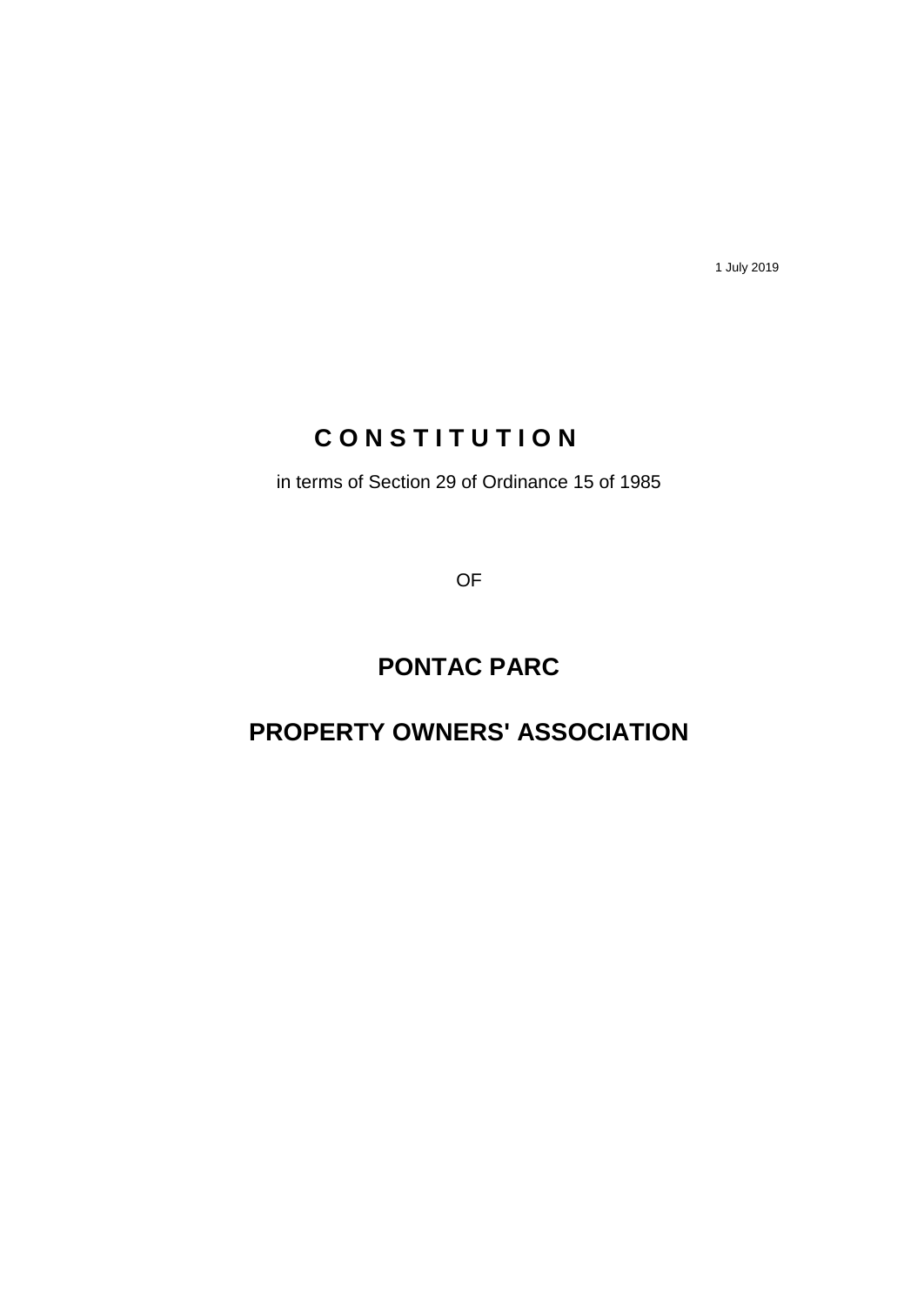## INDEX

| 1.  |  |
|-----|--|
| 2.  |  |
| 3.  |  |
| 4.  |  |
| 5.  |  |
| 6.  |  |
| 7.  |  |
| 8.  |  |
| 9.  |  |
| 10. |  |
| 11. |  |
| 12. |  |
| 13. |  |
| 14. |  |
| 15. |  |
| 16. |  |
| 17. |  |
| 18. |  |
| 19. |  |
| 20. |  |
| 21. |  |
| 22. |  |
| 23. |  |
| 24. |  |
| 25. |  |
| 26. |  |
| 27. |  |
| 28. |  |
| 29. |  |
| 30. |  |
| 31. |  |
| 32. |  |
| 33. |  |
| 34. |  |
| 35. |  |
| 36. |  |
| 37. |  |
| 38. |  |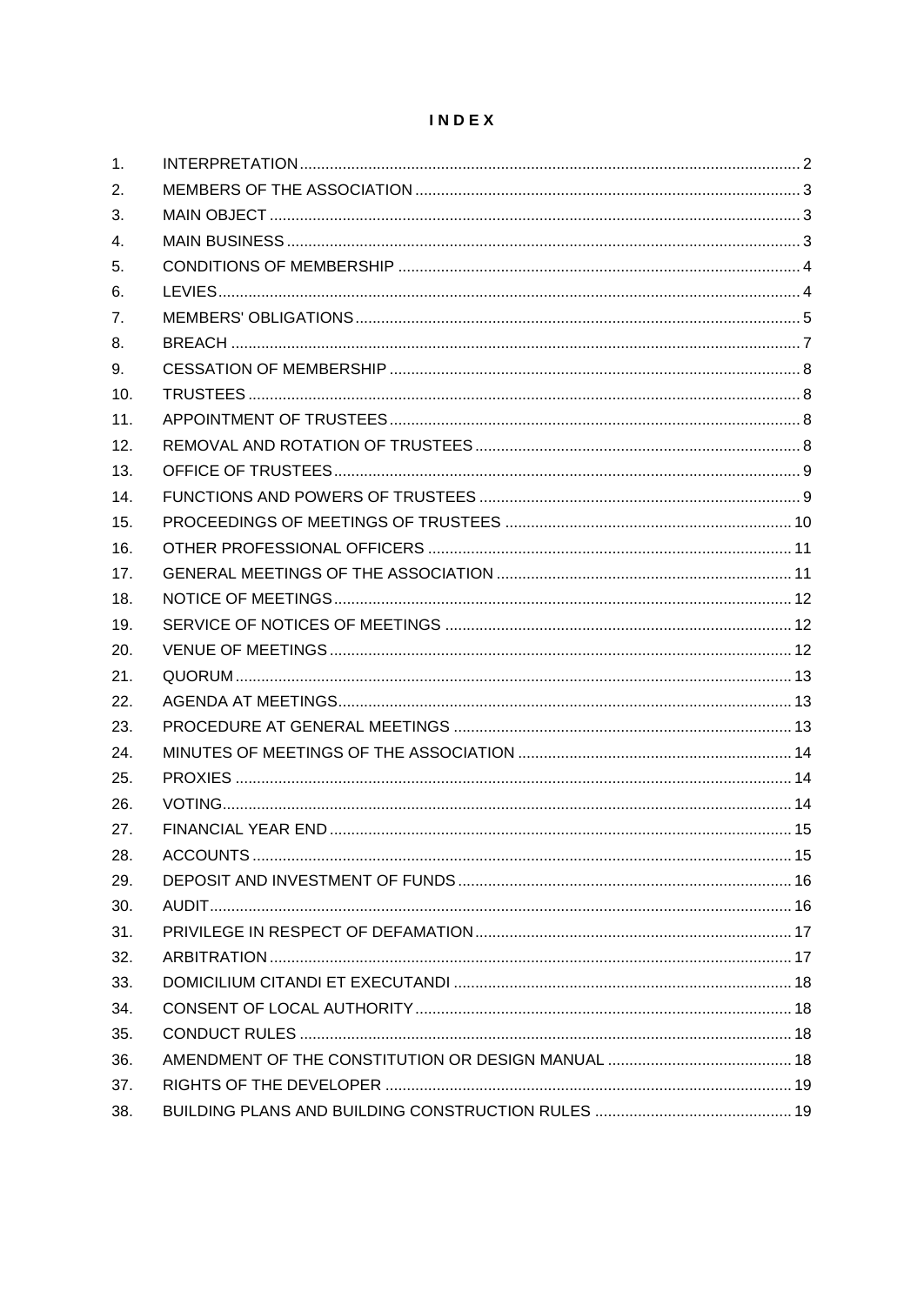## <span id="page-2-0"></span>**1. INTERPRETATION**

In these presents, the following words shall, unless the context otherwise requires, have the meanings hereinafter assigned to them:

| 1.1          | "association or<br>Property Owners'<br>Association" | means the Property Owners' Association of<br><b>PONTAC PARC:</b>                                                                                                                      |
|--------------|-----------------------------------------------------|---------------------------------------------------------------------------------------------------------------------------------------------------------------------------------------|
| 1.2          | "auditors"                                          | means the Auditors of the Association;                                                                                                                                                |
| 1.3          | "business day"                                      | means weekdays other than Saturdays, Sundays and Public<br>Holidays;                                                                                                                  |
| 1.4          | "building"                                          | means the building to be built on the erf by the purchaser,<br>which use shall be limited to-                                                                                         |
|              |                                                     | (a) commercial; or<br>(b) industrial                                                                                                                                                  |
| 1.5          | "constitution"                                      | means this Constitution drawn and accepted in terms of<br>sections 61 and 62 of the City of Cape Town Municipal<br>Planning By-Law, 2005;                                             |
| 1.6          | "chairman"                                          | means the Chairman of the Trustees;                                                                                                                                                   |
| 1.7          | "developer"                                         | <b>PAARL</b><br><b>PROPERTY</b><br><b>DEVELOPMENTS</b><br>means<br><b>PROPRIETARY LIMITED;</b>                                                                                        |
| 1.8          | "development"                                       | means the township resulting from the subdivision of<br>PORTION 10, A PORTION OF THE FARM VAN WYKS<br>RIVIER NO. 787, in the Drakenstein Municipality known as<br><b>PONTAC PARC;</b> |
| 1.9          | "erf"                                               | means one of the erven;                                                                                                                                                               |
| 1.10         | "erven"                                             | means the single industrial erven resulting from the<br>subdivision of PORTION 10, A PORTION OF THE FARM<br>VAN WYKS<br>RIVIER NO. 787, in the Drakenstein<br>Municipality;           |
| 1.11         | "in writing"                                        | means written, printed or lithographed or partly one and partly<br>another, and other modes of representing or producing words<br>in a visible form;                                  |
| 1.12         | "local authority"                                   | means the Drakenstein Municipality or local authority for the<br>time being;                                                                                                          |
| 1.13         | "member"                                            | means the member of the Property Owners' Association;                                                                                                                                 |
| 1.14         | "month"                                             | means calendar month;                                                                                                                                                                 |
| 1.15         | "office"                                            | means the administrative office of the Association;                                                                                                                                   |
| 1.16<br>1.17 | "private combined<br>"services"                     | means any service that is shared by more than one owner<br>and where all the owners take joint responsibility for the<br>combined private services;                                   |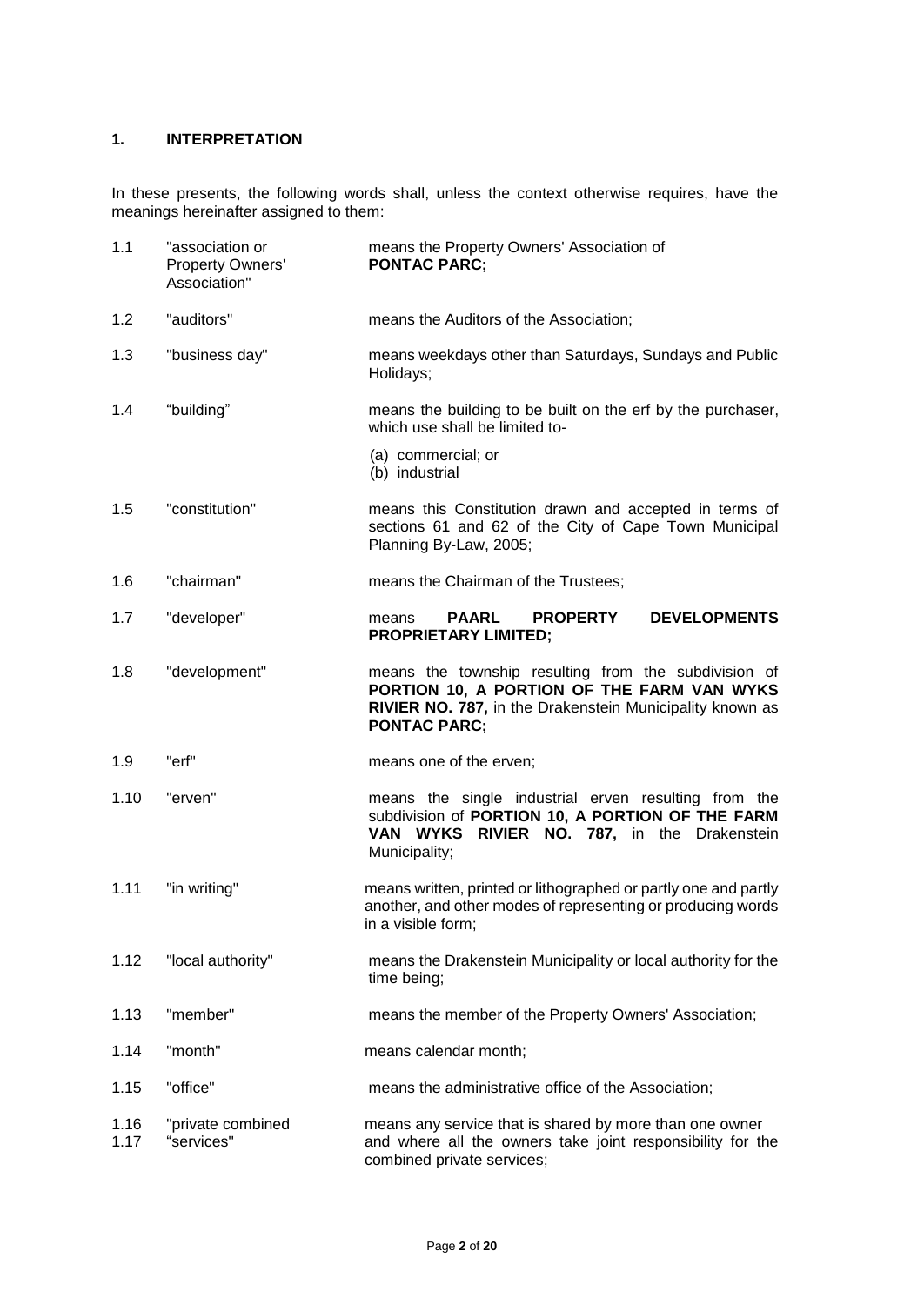| 1.18 | "registered owner"   | means the party or parties acquiring ownership and taking<br>transfer of one or more single industrial erven resulting from<br>the subdivision of PORTION 10, A PORTION OF THE<br>FARM VAN WYKS RIVIER NO. 787, in the Drakenstein<br>Municipality;                                                                                                 |
|------|----------------------|-----------------------------------------------------------------------------------------------------------------------------------------------------------------------------------------------------------------------------------------------------------------------------------------------------------------------------------------------------|
| 1.19 | "resolution"         | means a Resolution other than a Special Resolution passed<br>at an Annual General Meeting or a Special General Meeting<br>by an ordinary majority of the total votes represented at such<br>meeting by Members present in person or by proxy;                                                                                                       |
| 1.20 | "secretary"          | means the Secretary of the Trustees;                                                                                                                                                                                                                                                                                                                |
| 1.21 | "special resolution" | means a Resolution-<br>(a) passed at an Annual General Meeting or a Special<br>General Meeting whereat Members present in person or<br>by proxy represent 50% (fifty percentum) of the total<br>votes; and<br>(b) passed by majority of 75% (seventy five percentum) of<br>the total votes represented by Members present in<br>person or by proxy; |
| 1.22 | "these presents"     | means this Constitution, the Conduct Rules and/or<br>Regulations, the by-laws of the Association from time to time<br>in force and/or Design Manual;                                                                                                                                                                                                |
| 1.23 | "trustees"           | means the Tustees of the Association from time to time and<br>includes alternate and co-opted Trustees;                                                                                                                                                                                                                                             |
| 1.24 | "vice-chairman       | means the Vice-Chairman of the Trustees;                                                                                                                                                                                                                                                                                                            |
| 1.25 | "year"               | means calendar year.                                                                                                                                                                                                                                                                                                                                |

Unless the context otherwise requires, any words importing the singular number only shall include the plural number, and vice versa and words importing any one gender only shall include the other genders.

## <span id="page-3-0"></span>**2. MEMBERS OF THE ASSOCIATION**

- 2.1 The Association which is hereby constituted is comprised of a single Member, namely, the Developer.
- 2.2 Every Registered Owner shall upon registration of transfer into his name of an Erf *ipso facto* become a Member subject to the terms contained herein and in particular in 5 to 9 hereof.

## <span id="page-3-1"></span>**3. MAIN OBJECT**

The Association shall have as its main object the promotion and advancement of the Development, and the protection of the communal interests of the Members.

## <span id="page-3-2"></span>**4. MAIN BUSINESS**

- 4.1 The main business of the Association shall be the general management and administration of the Development.
- 4.2 Such business shall include the maintenance of public and private areas, buildings belonging to the Association, security, services (including water, sewer, roads and storm water) and amenities situated within the Development.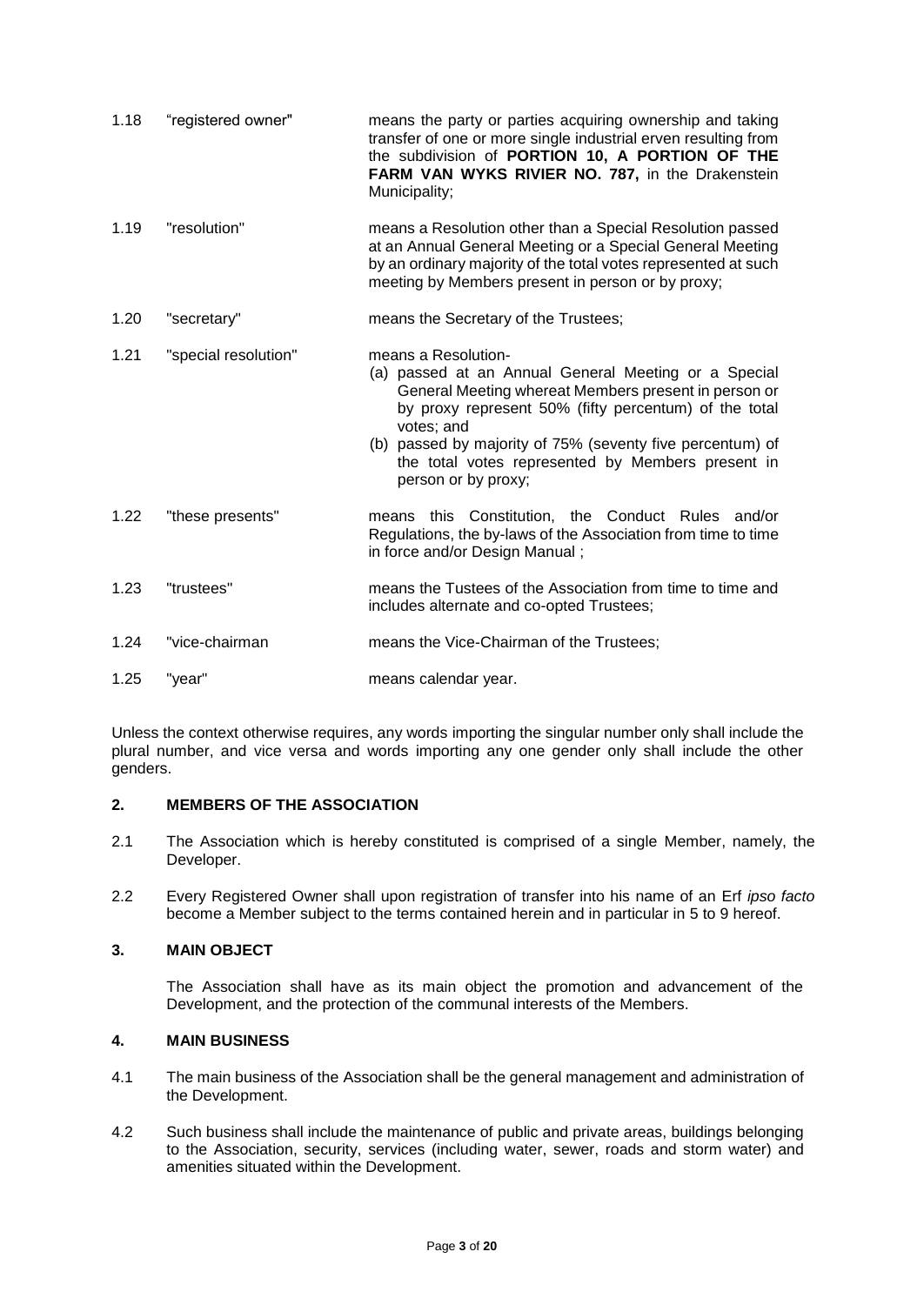- 4.3 The Association shall also be responsible for compliance with the conditions imposed by the local and other authorities as per conditions of subdivision or rezoning.
- 4.4 The Association shall be responsible for the installation of any private water meters and replacement if/when required, including the administration of all the metered connections.

## <span id="page-4-0"></span>**5. CONDITIONS OF MEMBERSHIP**

- 5.1 Membership of the Association shall be limited to the Developer (for as long as it is a Registered Owner) and Registered Owners, provided that where any such owner consists of more than one person, all the registered OWNERS of that Erf shall be deemed jointly and severally to be one Member of the Association.
- 5.2 When a Member ceases to be the Registered Owner of an Erf, he shall *ipso facto* cease to be a Member of the Association.
- 5.3 Insofar as the following condition is embodied in the Deed of Transfer relating to each erf, as a condition of title-

*"The erf shall not be transferred without the written consent of the Property Owners Association of which the transferee and his successors in title shall be a Member."*

- 5.4 The "consent" envisaged in the above condition shall not be withheld, provided that-
	- *5.4.1* the Registered Owner of the Erf in question has fulfilled all his financial obligations to the Association in terms of this Constitution; and
	- *5.4.2* the agreement of sale concluded between the Registered Owner and the purchaser of the said Erf contains the following term-

*"The purchaser acknowledges that upon registration of transfer of the property into his name, he automatically becomes a member of the Property Owners' Association subject to this Constitution and that he shall remain a member of such Association for as long as he owns the property. The purchaser further acknowledges that his successors-in-title shall be similarly become and remain members of the said Association. The purchaser further agrees to abide by and fulfil his obligations in terms of this Constitution, at all times."*

- 5.5 A Registered Owner may not resign as a Member.
- 5.6 The rights and obligations of a Member shall not be transferable and every Member shall-

*(a)* to the best of his ability further the objects and interests of the Association;

*(b)* observe all by-laws, conduct rules and/or regulations and/or architectural guidelines made by the Association;

provided that nothing contained in this Constitution shall prevent a Member from ceding his rights in terms of this Constitution as security to the Mortgagee of that Member's Erf.

## <span id="page-4-1"></span>**6. LEVIES**

6.1 The Trustees shall establish and maintain a levy fund, to which end they shall from time to time make levies upon the Registered Owners in such amounts as are in their opinion sufficient for the control, management and administration of the Development, for the payment of any and all local authority charges, and charges for the supply of any services required by the Association for recovering any losses suffered by the Association, and for the discharge of any other obligation of the Association.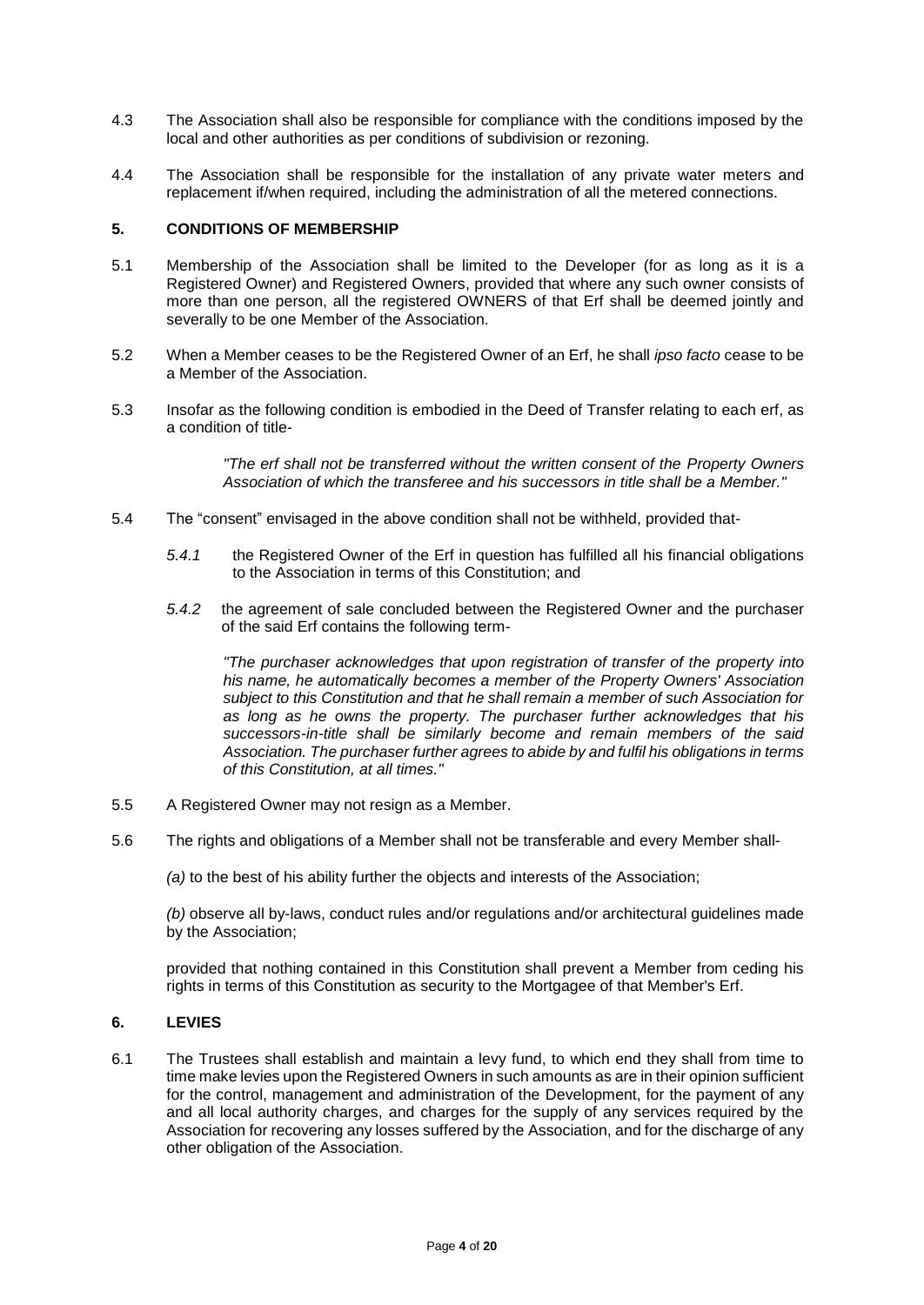- 6.2 The Trustees shall estimate the amount which shall be required by the Association to meet the aforesaid expenses during each operational year or any portion thereof, together with the estimated deficiency, if any, as may have resulted from the preceding operational year or portion thereof, and shall make a levy upon the Registered Owners, equal as nearly as is reasonably practical to such estimated amount. The Trustees may include in such levies an amount to be held in reserve to meet any anticipated future expenditure not of an annual nature, such expenses to be incurred for the Development. Every such levy shall be payable monthly in advance on the first day of every calendar month.
- 6.3 The Trustees may from time to time make special levies upon the Members in respect of all such expenses as are mentioned in 6.1 (which are not included in any estimate made in terms of 6.2), and such levies may be imposed and be payable in one sum or by such instalments and at such time or times as the Trustees shall deem fit.
- 6.4 Any amount due by a Member by way of a levy shall be a debt due by him to the Association. The obligation of a Member to pay a levy shall cease upon his ceasing to be a Registered Owner, save that he shall remain liable for all levies calculated up to the date upon which he ceases to be a Registered Owner. No levies paid by a Member shall under any circumstances be repayable by the Association upon his ceasing to be a Member. A Member's successor-intitle to an Erf shall be liable as from the date upon which he becomes a Member pursuant to the transfer of that Erf, to pay the levy attributable to that Erf.
- 6.5 In calculating levies, the Trustees shall take into account income, if any, earned by the Association, and the allocation of voting rights to Members, as recorded in 26 *below* 
	- *6.5.1* The levy payable by a Member shall bear the same proportion to the total levy imposed on Members as that Member's voting right bears to the aggregate voting rights of all Members, as set out in 26 *below*.
	- *6.5.2* Notwithstanding the provisions above, in respect of the maintenance and/or upkeep or other expenses relating to the private road the Trustees shall be entitled to impose special levies only on those owners using the said road.
- 6.6 Levies shall be payable in the first of day of each month, monthly in advance.
- 6.7 No Member shall be entitled to any of the privileges of membership unless and until he shall have paid every subscription and other sum (if any) which shall be due and payable to the Association in respect of his membership thereof.

## <span id="page-5-0"></span>**7. MEMBERS' OBLIGATIONS**

- 7.1 The Trustees may from time to time-
	- *7.1.1* make regulations governing, inter alia, the external appearance of and the maintenance of the public area and the buildings or other improvements erected thereon;
	- *7.1.2* enter into agreement(s) with third parties on behalf of the Association; inter alia, the local authority, governing the matters set out in *7.1.1* and any other matters incidental thereto.
- 7.2 Each Member undertakes to the Association that he shall comply with-
	- *7.2.1* the provisions of this Constitution and the Conduct Rules and Design Manual;
	- *7.2.2* any regulations made in terms of *7.1.1*;
	- *7.2.3* any agreements referred to in 7.1.2 insofar as those agreements may directly or indirectly impose obligations on him.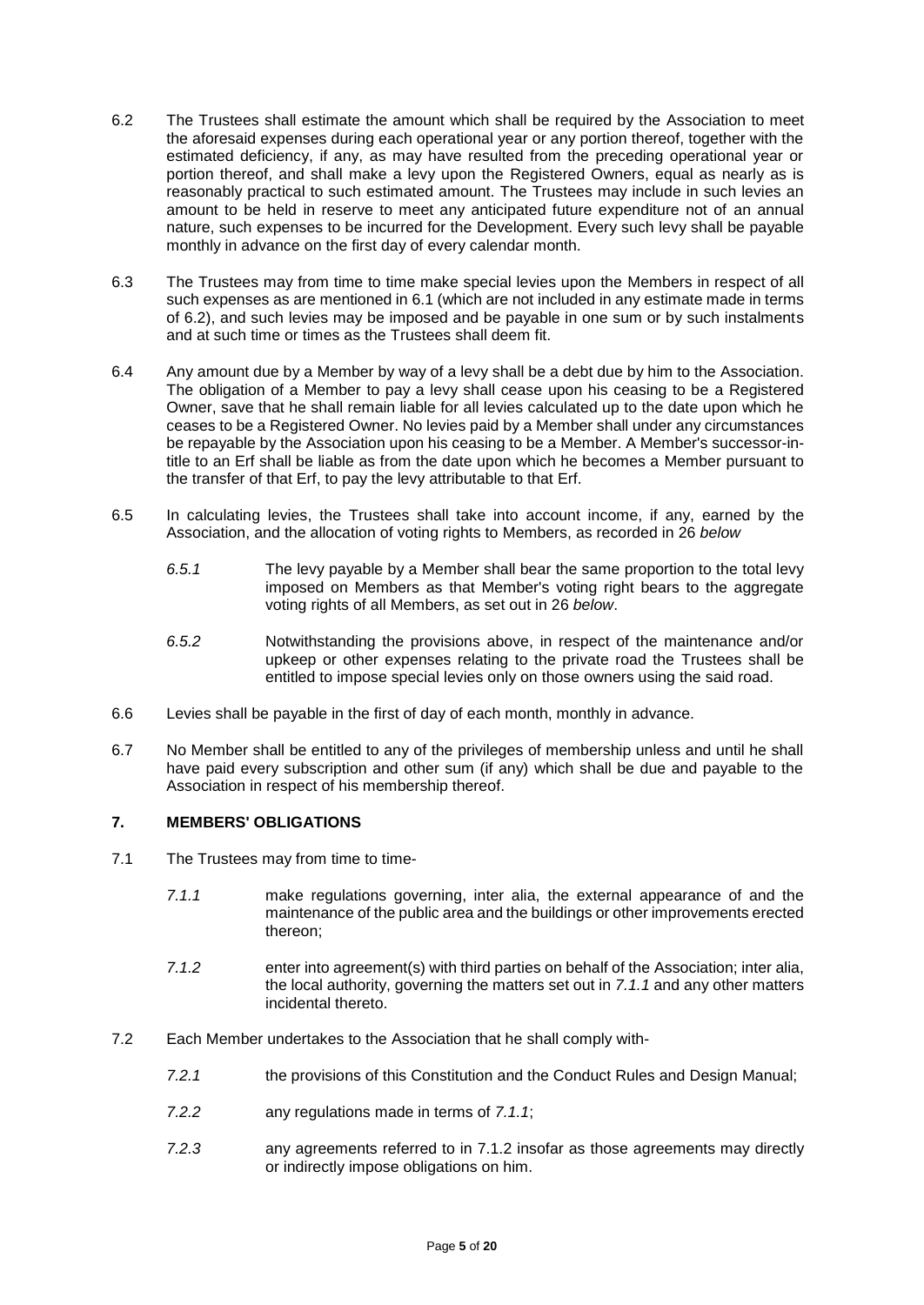- 7.3 Each member further undertakes to the association that he shall comply with, inter alia, the following specific regulations to be issued by the trustees-
	- *7.3.1* That the Development shall be developed in accordance with a standard approved by the developer, and after the developer has ceased to be a Member, by the Trustees;
	- *7.3.2* That the Development shall be maintained in good and tidy condition in compliance with standards set from time to time by the Trustees;
	- *7.3.3* That no building operations shall be commenced in the Development and no additions or alterations to approved buildings shall be effected until the Trustees have in writing approved the design and construction plans including material and colour specifications for the erection of any building or structure specifically outside buildings, fences or walls; The Trustees shall employ an architect to advise them as to the acceptability of building plans in terms of Design Manual;
	- *7.3.4* That, after completion of the Development, the Trustees shall be the decision makers as to the suitability of the design and/or construction method, material or colours and their decision shall be final;
	- *7.3.5* That each Registered Owner shall care for any trees on the Erf registered in his name and he shall not remove or cut down, or cause to be removed or cut down, any trees situated as aforesaid without the prior written consent of the Trustees;
	- *7.3.6* That each Registered Owner shall establish and maintain a garden on the Erf registered in his name, according to a standard approved by the Trustees;
	- *7.3.7* That each Registered Owner shall maintain in a neat and tidy condition all buildings and/or structures erected on the Erf registered in his name;
	- *7.3.8* That each Registered Owner shall adequately insure all building/s and/or structures erected on the Erf registered in his name (and if requested, to furnish proof of such insurance to the Trustees) and in the event of total/partial destruction he shall within a reasonable time period make good such damage or reconstruct in accordance with the original approved plans or in the event of total reconstruction in accordance with the Trustees' approval mutatis mutandis the provisions of *7.3.1* to *7.3.3* inclusive;
	- *7.3.9* That no Registered Owner shall be permitted without the prior written approval of the Trustees to-
		- *7.3.9.1* alter the previously approved external colour scheme of buildings/structures erected on the Erf registered in his name;
		- *7.3.9.2* erect/construct on the Erf registered in his name any solar heating system, outdoor radio aerial, outdoor television aerial or other aerial(s) and/or similar structures;
		- *7.3.9.3* permit any commercial type vehicle, boat, caravan, trailer, or any derelict or abandoned vehicle to be parked on or in front of the Erf registered in his name or in the public area which in the opinion of the Trustees is unsightly;
		- *7.3.9.4* do or suffer to be done on the Erf registered in his name anything which in the opinion of the Trustees is noisome, unsightly, injurious, objectionable or detrimental, or a public or private nuisance or a source of damage or disturbance to any owner, tenant or occupier of any other property in the township in which the Erf is situated;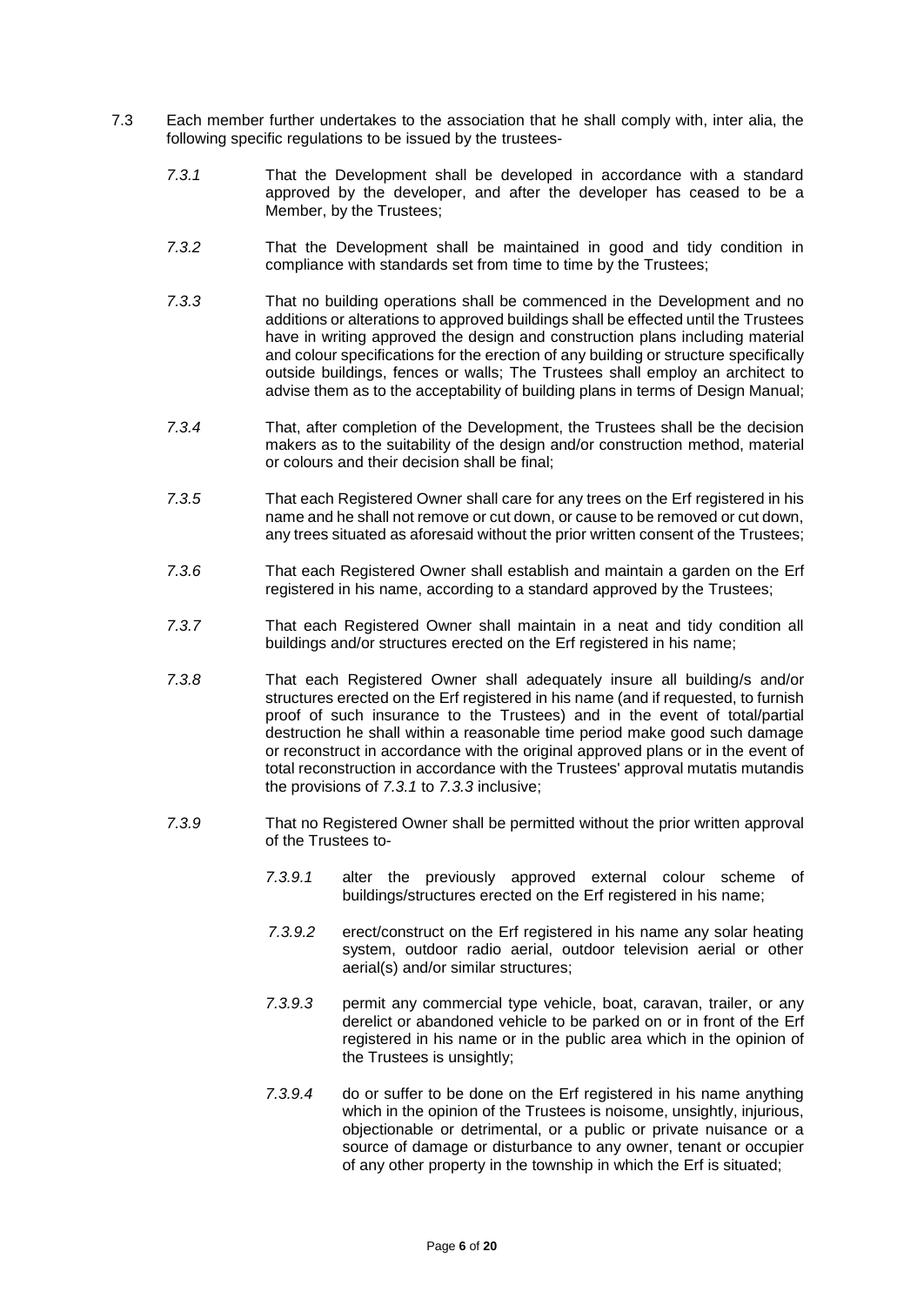- *7.3.10* Each Registered Owner shall be obliged to obtain the approval of the local authority in respect of any buildings and/or structures to be erected on the Erf registered in his name and he shall further be obliged to comply with all conditions and standards imposed by such local authority;
- *7.3.11* Buildings may only be erected in accordance with and complying with the Design Manual and only after prior approval by the Trustees of the Association and the Drakenstein Municipality;
- *7.3.12* The Trustees are entitled to and shall impose rules which will be applicable and enforceable during the construction period of any building in the Development. These rules shall stipulate the conditions applicable to the building contractors of the owners i.e. netting around the building site, hours or work and such other rules as the Trustees may decide to impose.
- 7.4 If any Registered Owner, tenant or occupier of an Erf by act or omission commits a breach of any of these conditions and fails to remedy such breach after the Trustees have given the Registered Owner written notice to make good such breach within a time specified in such notice then-
	- *7.4.1* The Trustees and/or the Developer and/or the owner of property in the development in which the Erf in question is situated shall be entitled without further notice to the Registered Owner to institute proceedings against the Registered Owner in any Court of competent jurisdiction to obtain redress against the Registered Owner and without detracting from the generality of the aforegoing including obtaining of an interdict against the Registered Owner.
	- *7.4.2* The Trustees (or those employed by the Trustees on behalf of the Association) may enter upon the Erven to take such action as may be required (as determined in the discretion of the Trustees) to remedy the breach and the Registered Owner concerned shall be liable to the Association for all costs so incurred which costs shall be due and payable upon demand. The aforegoing action shall, without detracting from the generality of the aforegoing, include the obtaining of the services of a garden service company.

## <span id="page-7-0"></span>**8. BREACH**

- 8.1 Any Member who fails to make payment to the Association on due date of any subscription, levy or other amounts payable by such Member, or who otherwise breaches or fails in the observance of any of the provisions of these presents, may, if so determined by a resolution passed by not less than 50% of the Trustees present at a meeting of Trustees-
	- *8.1.1* be issued a penalty by the Association in an amount not exceeding an amount equal to double the sum outstanding; and/or
	- *8.1.2* be ordered to pay to the Association or any Member or other person aggrieved by the breach or failure in question, such sum as compensation;
	- *8.1.3* be liable for and pay all legal costs including costs as between attorney and client, collection commission, expenses and charges incurred by the Association in obtaining the recovery of arrear levies, or any other arrear amounts due and owing by such Member to the Association;

as in each case shall have been determined at such meeting of Trustees.

8.2 The Member concerned shall be invited to attend such meeting of Trustees by notice in writing delivered to such Member not less than 7 (seven) days prior to the holding thereof, and such Member shall be given the right to speak thereat, and to be represented legally, but not to be present at the voting or to take part in the proceedings, other than as allowed by the Chairman of such meeting.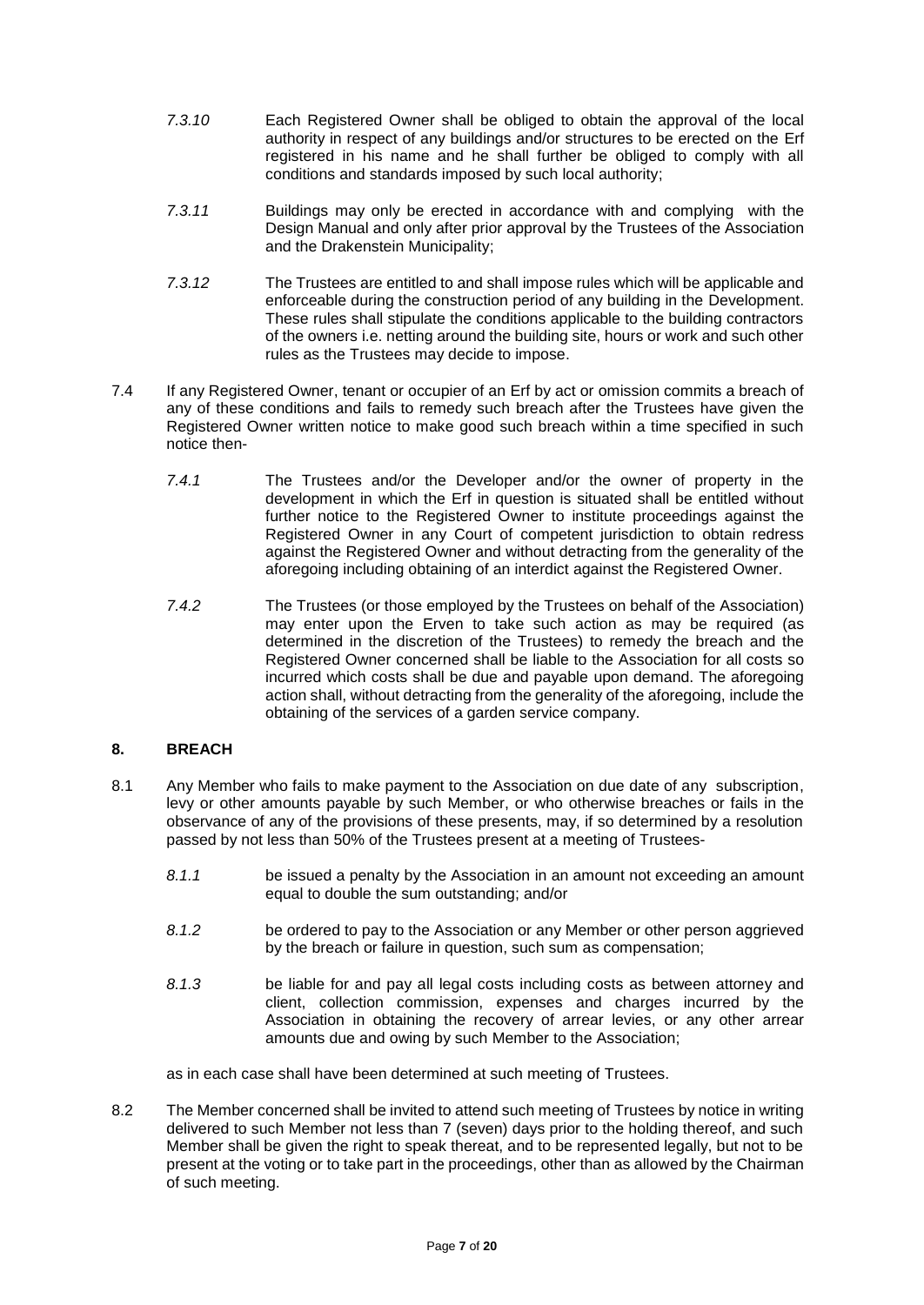- 8.3 The Trustees shall be entitled to charge interest on arrear amounts at such rate as they may from time to time determine.
- 8.4 Nothing in the aforesaid shall derogate from or in any way diminish the right of the Association represented by an authorised Trustee to institute proceedings in any Court of competent jurisdiction for recovery of any money due by a Member.

## <span id="page-8-0"></span>**9. CESSATION OF MEMBERSHIP**

Any Member ceasing to be a Member of the Association for any reason shall (nor shall any such Member's executor, curator, Trustees or liquidators) have any claim upon or interest in the funds or other property of the Association, but this clause shall be without prejudice to the rights of the Association to claim from such Member or his estate any arrears of subscriptions or other sums due from him to the Association at the time of his so ceasing to be a Member.

### <span id="page-8-1"></span>**10. TRUSTEES**

- 10.1 There shall be a board of Trustees of the Association which shall consist of not less than 2 (two) and not more than 5 (five) persons, the exact number to be determined from time to time at the Annual General Meeting of the Association.
- 10.2 A Trustee shall be an individual, but need not himself be a Member of the Association, provided that a majority of Trustees shall be Members. A Trustee, however, by accepting his appointment to office as such, shall be deemed to have agreed to be bound by all the provisions of these presents.
- 10.3 For as long as the Developer is a Member it shall be entitled to nominate and appoint one of the Trustees.
- 10.4 Once the Developer ceases to be a Member of the Association, the Trustees shall comprise not less than 1 (one) Registered Owner who is a permanent occupant of the Development.

#### <span id="page-8-2"></span>**11. APPOINTMENT OF TRUSTEES**

All the initial Trustees shall be appointed by the Developer and until so appointed the Developer shall, notwithstanding Clause 10.1, be sole Trustee.

## <span id="page-8-3"></span>**12. REMOVAL AND ROTATION OF TRUSTEES**

- 12.1 Save as set forth in 12.2, each Trustee shall continue to hold office until the second Annual General meeting next following his said appointment, at which meeting each Trustee shall be deemed to have retired from office as such, but will be eligible for re-election to the Trustees at such meeting.
- *12.2* A Trustee shall be deemed to have vacated his office as such upon-
	- *12.2.1* his estate being sequestrated, whether provisionally or finally, or his surrendering his estate;
	- *12.2.2* his making any arrangement or composition with his creditors;
	- *12.2.3* his conviction for any offence involving dishonesty;
	- *12.2.4* his becoming of unsound mind or being found lunatic;
	- *12.2.5* his resigning from such office in Writing delivered to the Secretary;
	- *12.2.6* his death; or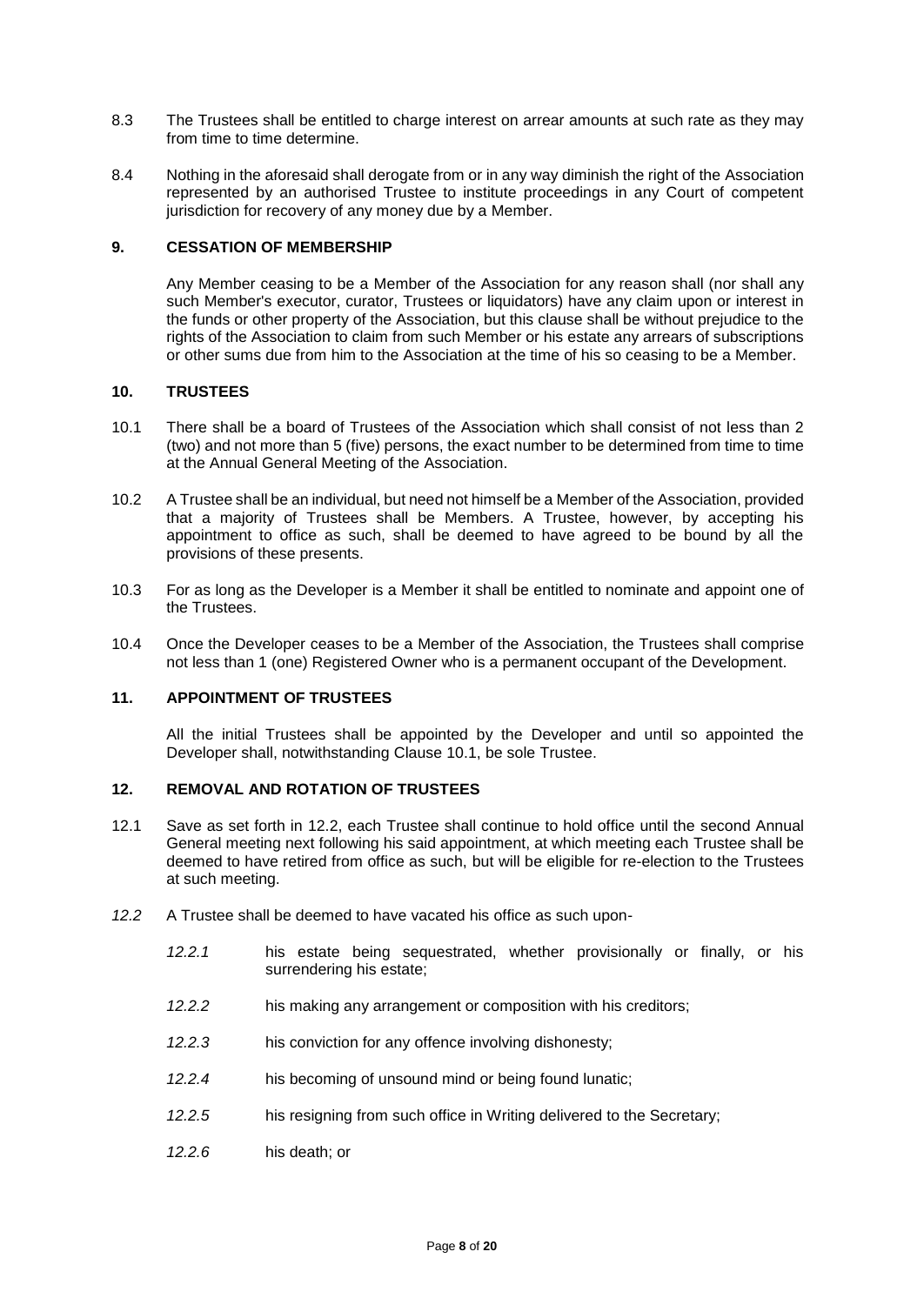*12.2.7* his being removed from office by a resolution of the Members of the Association, requiring a simple majority, before the termination of his period of office;

provided that anything done in the capacity of a Trustee in good faith, by a person who ceases to be a Trustee, shall be valid until the fact that he is no longer a Trustee has been recorded in the minute book of the Trustees.

12.3 Should the office of a Trustee fall vacant prior to the next Annual General Meeting, the vacancy in question shall be filled by a person nominated by those remaining Trustees for the time being, and he shall hold office until the next General Meeting when he shall be eligible for reelection.

## <span id="page-9-0"></span>**13. OFFICE OF TRUSTEES**

- 13.1 The first Chairman, and Vice-Chairman, shall be appointed by the Developer, and such office bearers shall hold their respective offices until the first Annual General Meeting following the date of their appointment, provided that any such office shall *ipso facto* be vacated by the Trustee holding such office upon his ceasing to be a Trustee for any reason.
- 13.2 At the first Annual General Meeting, the Trustees shall appoint from amongst themselves a Chairman and Vice-Chairman.
- 13.3 Within 7 (seven) days of the holding of such Annual General Meeting, the Trustees shall meet and shall elect from their own number the Chairman and Vice-Chairman, who shall hold their respective offices until the Annual General Meeting held next after their said appointment, provided that the office of the Chairman or Vice-Chairman shall *ipso fact* be vacated by the Trustee holding such office upon his ceasing to be a Trustee for any reason. No one Trustee shall be appointed to more than one of the aforesaid offices. In the event of any vacancy occurring in any of the aforesaid offices at any time, the Trustees shall immediately meet to appoint one of their number as a replacement in such office.
- 13.4 Save as otherwise provided in these presents, the Chairman shall preside at all meetings of the Trustees, and all General Meetings of Members, and shall perform all duties incidental to the office of Chairman and such other duties as may be prescribed by the Trustees or by Members, and to allow or refuse to permit guests to speak at any such meetings provided, however, that any such guests shall not be entitled to vote at any such meetings.
- 13.5 The Vice-Chairman shall assume the powers and duties of the Chairman in the absence of the Chairman, or his inability or refusal to act as Chairman, and shall perform such other duties as may from time to time be assigned to him by the Chairman or the Trustees.
- 13.6 Trustees shall be entitled to be reimbursed all reasonable and bona fide expenses incurred by them in or about the performance of their duties as Trustees and/or Chairman, Vice-Chairman, as the case may be, but save as aforesaid, shall not be entitled to any other remuneration, fees or salary in respect of the performance of such duties.

#### <span id="page-9-1"></span>**14. FUNCTIONS AND POWERS OF TRUSTEES**

14.1 Subject to the express provisions of these presents, the Trustees shall manage and control the business and affairs of the Association, shall have full powers in the management and direction of such business and affairs and, save as may be expressly provided in these presents, may exercise all such powers of the Association, and do all such acts on behalf of the Association as may be exercised and done by the Association, and as are not by these presents required to be exercised or done by the Association in General Meeting subject nevertheless to such regulations as may be prescribed by the Association in General Meeting from time to time, provided than no regulation made by the Association in General Meeting shall invalidate any prior act of the Trustees which would have been valid if such regulation had not been made.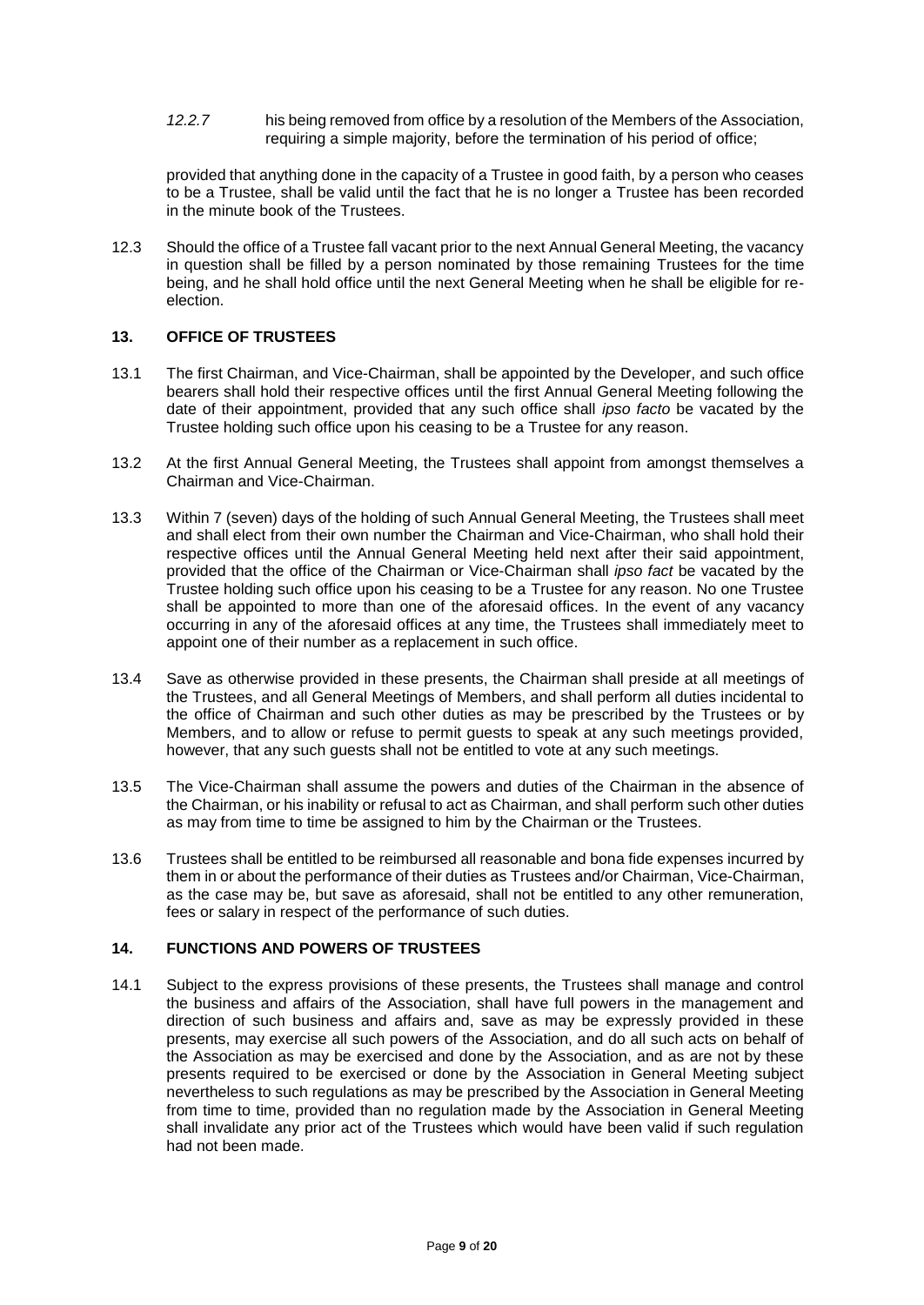- 14.2 The Trustees shall have the right to vary, cancel or modify any of their decisions and Resolutions from time to time.
- 14.3 The Trustees shall have the right to co-opt any person or persons chosen by it. A co-opted Trustee shall enjoy all the rights and be subject to all the obligations of the Trustees.
- 14.4 The Trustees may, should they so decide, investigate any suspected or alleged breach by any Member or Trustee of these presents, in such reasonable manner as they shall decide from time to time.
- 14.5 The Trustees may make regulations and by-laws, not inconsistent with these presents, or any regulations or by-laws prescribed by the Association in General Meeting-
	- *14.5.1* as to disputes generally;
	- *14.5.2* for the furtherance and promotion of any of the objects of the Association;
	- *14.5.3* for the better management of the affairs of the Association;
	- *14.5.4* for the advancement of the interests of Members;
	- *14.5.5* for the conduct of Trustees at meetings of Trustees and meetings of the Association;
	- *14.5.6* to levy and collect contributions from the Members in accordance with 6.1 to 6.6 above;
	- *14.5.7* to assist it in administering and governing its activities generally;
	- *14.5.8* to administrate the water consumption of each individual portion, including any private open space, and have the right to enter any property to take water readings, inspect any water installation, to replace any meter if required due to any defect and due to wear and tear. To calculate and install any water meter lost due to theft, vandalism and/or deliberate damage. Test any water meter if required by the member of an erf and after payment by such a member for the testing. The Trustees will be responsible for adjustments to a water account if the water meter test reveals that the meter over registered above the legal limit of  $\pm$  2% (two percent);
	- *14.5.9* Enforce any municipal by law, water restrictions ordered and/or published from time to time by the Drakenstein Municipality;
	- *14.5.10* To allow any municipal employee/inspector to inspect any storm water, sewerage and/or water installation if and when required;

and shall be entitled to cancel, vary or modify any of the same from time to time.

#### <span id="page-10-0"></span>**15. PROCEEDINGS OF MEETINGS OF TRUSTEES**

- 15.1 The Trustees may meet for the despatch of business, adjourn and otherwise regulate their meetings as they deem fit, subject to any provisions of these presents.
- 15.2 Meetings of the Trustees shall be held at least once every six months.
- 15.3 A Trustee may at any time convene a meeting of Trustees by giving to the other Trustees not less than 7 seven) days' written notice of a meeting proposed by him, which notice shall specify the reason for calling such a meeting; provided that in cases of urgency such shorter notice as is reasonable in the circumstances may be given.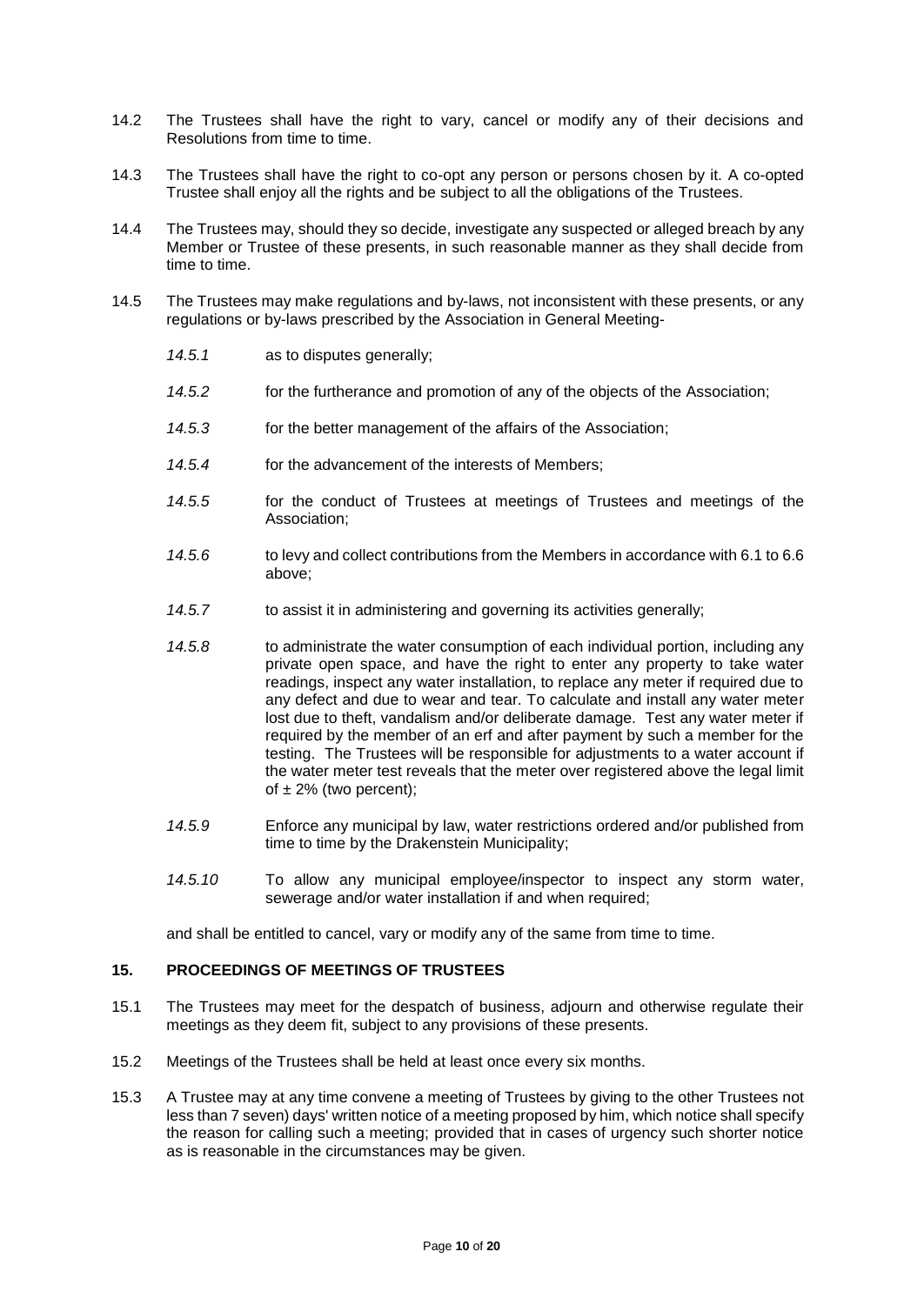- 15.4 Any mortgagee holding a first mortgage bond or bonds over the Erven shall, if he so requires of the Trustees, be entitled to receive reasonable written notice of all meetings of Trustees.
- 15.5 The quorum necessary for the holding of any meeting of Trustees shall be 2 4 (two one) Trustees where there are 2 (two) or 3 (three) Trustees (and 3 (three) Trustees where there are more than 4 (four) Trustees.
- 15.6 The Chairman shall preside as such at all meetings of Trustees provided that should at any meeting of Trustees the Chairman not be present within 5 (five) minutes after the time appointed for the holding thereof, then the Vice-Chairman shall act as Chairman at such meeting, provided further that should the Vice-Chairman also not be present within 5 (five) minutes of the time appointed for the holding of such meeting, those present of the Trustees shall vote to appoint a Chairman for the meeting, who shall thereupon exercise all the powers and duties of the Chairman in relation to such meeting.
- 15.7 The Trustees shall-
	- *15.7.1* ensure that minutes are taken of every meeting of Trustees, although not necessarily verbatim, which minutes shall be reduced to writing without undue delay after the meeting will have closed and shall then be certified correct by the Chairman of the meeting;
	- *15.7.2* cause such minutes to be kept of all meetings of the Trustees in a minute book of meeting of Trustees kept for that the purpose;
- 15.8 The Trustees shall keep all minute books of meetings of Trustees in perpetuity.
- 15.9 On the written application of any Member, the Trustees shall make all minutes of their proceedings available for inspection by such Member.
- 15.10 All competent resolutions recorded in the minutes of any meeting of Trustees shall be valid and of full force and effect as therein recorded, with effect from the passing of such resolutions and until varied or rescinded, but no resolution or purported resolution of the Trustees shall be of any force or effect, or shall be binding upon the Members or any of the Trustees, unless such resolution is competent within the powers of the Trustees.
- 15.11 Save as otherwise provided in these presents, the proceedings at any meeting of Trustees shall be conducted in such reasonable manner and form as the Chairman of the meeting shall decide.
- 15.12 A resolution signed by all the Trustees shall be valid in all respects as if it had been duly passed at a meeting of Trustees duly convened.

## <span id="page-11-0"></span>**16. OTHER PROFESSIONAL OFFICERS**

Save as specifically provided otherwise in this Constitution, the Trustees shall at all times have the rights to engage on behalf of the Association, the services of accountants, auditors, attorneys, advocates, architects, engineers, any other person, professional or otherwise, firm and/or any other employee/s whatsoever, for any reasons thought necessary by the Trustees and on such terms as the Trustees shall decide, subject to any of the provisions of these presents.

## <span id="page-11-1"></span>**17. GENERAL MEETINGS OF THE ASSOCIATION**

- 17.1 The Association shall before 31 December in each calendar year, hold a General Meeting as its Annual General Meeting, in addition to any other General Meetings during that year, and shall specify the meeting as such in the notices calling it, in terms of 18.1 *below.*
- 17.2 Such Annual General Meeting shall be held at such time and place, subject to the aforegoing provisions, as the Trustees shall decide from time to time.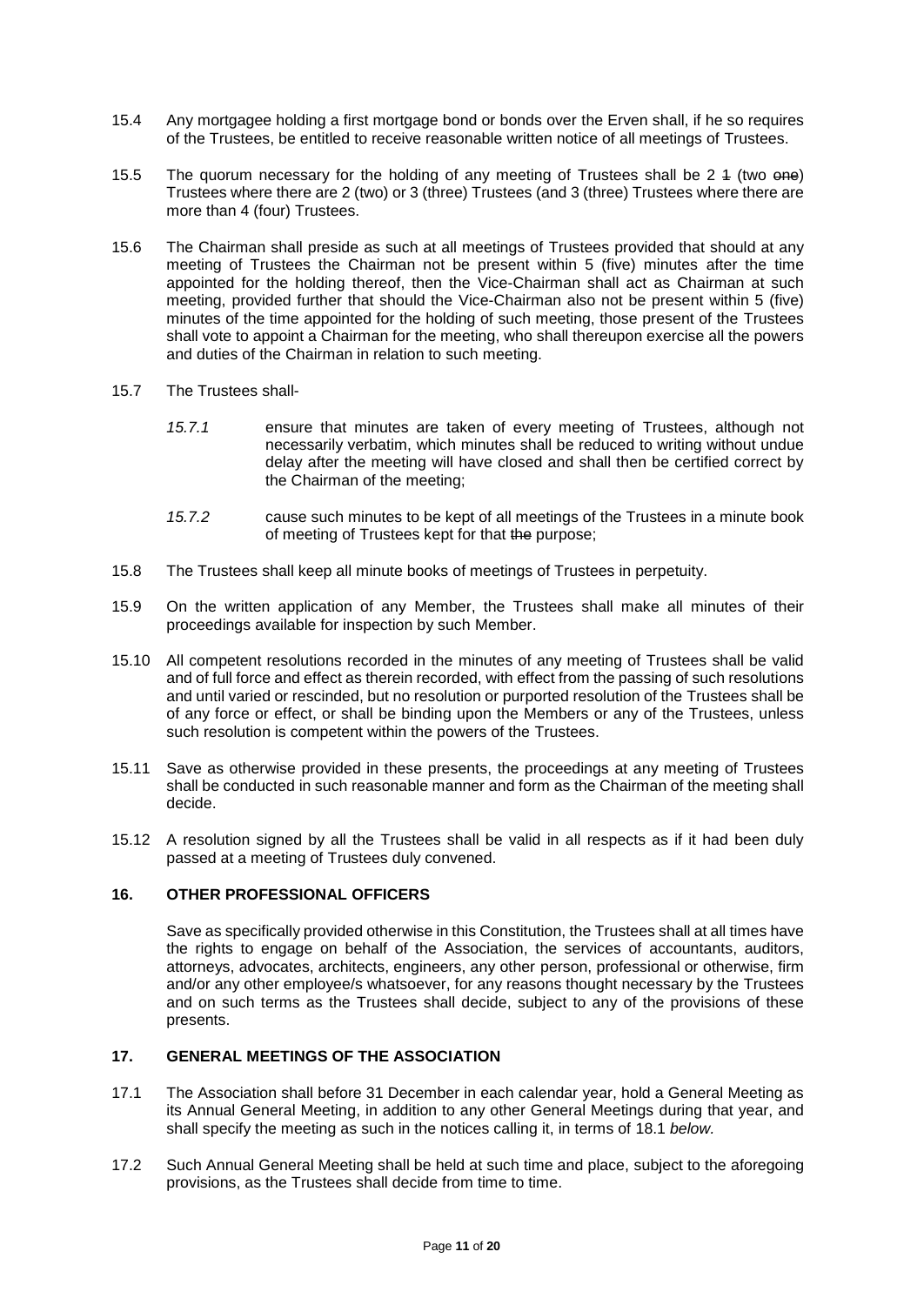- 17.3 All General Meetings other than Annual General Meetings shall be called Special General Meetings.
- 17.4 The Trustees may, whenever they deem fit, convene a Special General Meeting, and a Special General Meeting shall also be convened on a requisition made by 25% of Members, or in default, may be convened by the requisitionists themselves, provided that notice thereof be given in terms of 18.1*below*

## <span id="page-12-0"></span>**18. NOTICE OF MEETINGS**

- 18.1 An Annual General Meeting and a meeting called for the passing of a Special Resolution, shall be called by 21 (twenty-one) days' notice in writing at the least, and a Special General Meeting, other than one called for the passing of a special resolution, shall be called by 14 (fourteen) days' notice in writing at the least. In each case, the notice shall be exclusive of the day on which it is given, and shall specify the place, the day and the hour of the meeting and, in the case of special business, in addition to any other requirements contained in these presents, the general nature of that business, and in the case of a Special Resolution, the terms and effect of the resolution and the reasons for it shall be given in the manner hereinafter mentioned or in such other manner, if any, as may be prescribed by the Trustees to such persons as are under these presents entitled to receive such notices from the Association; provided that a General Meeting of the Association shall, notwithstanding that it is called by shorter notice than that specified in these presents, be deemed to have been duly called if it is so agreed-
	- *18.1.1* in the case of an Annual General Meeting, by an ordinary majority of votes represented by Members entitled to attend and vote there at, present in person or by proxy, being a majority together holding not less than 20% (twenty percent) of the total voting rights of all Members;
	- *18.1.2* in the case of a Special General Meeting, by an ordinary majority of votes represented by Members entitled to attend and vote thereat, present in person or by proxy, being a majority together holding not less than 20% (ten percent) of a total voting rights of all Members.
- 18.2. The accidental omission to give notice of a meeting or of any resolution, or to give any other notification, or present any document required to be given or sent in terms of these presents, or in terms of the Act, or the non-receipt of any such notice, notification or document by any Member or other person entitled to receive the same, shall not invalidate the proceedings at, or any resolution passed at, any meeting.

#### <span id="page-12-1"></span>**19. SERVICE OF NOTICES OF MEETINGS**

- 19.1 A notice of a meeting shall be in Writing and shall be given by the Association either personally at the street address of the Erf of a member or by e-mail in the event where the member has notified the Association of his e-mail address.
- 19.2 Any notice of a meeting sent by email shall be deemed to have been delivered at the time when the email was sent, a "delivery notification" shall be sufficient to proof of proper notification.
- 19.3 The accidental omission to give notice of a meeting to, or the non-receipt of notice of a meeting by, any person entitled to receive notice shall not invalidate the proceedings of that meeting.

#### <span id="page-12-2"></span>**20. VENUE OF MEETINGS**

General Meetings of the Association shall take place at such place/s as shall be determined by the Trustees from time to time.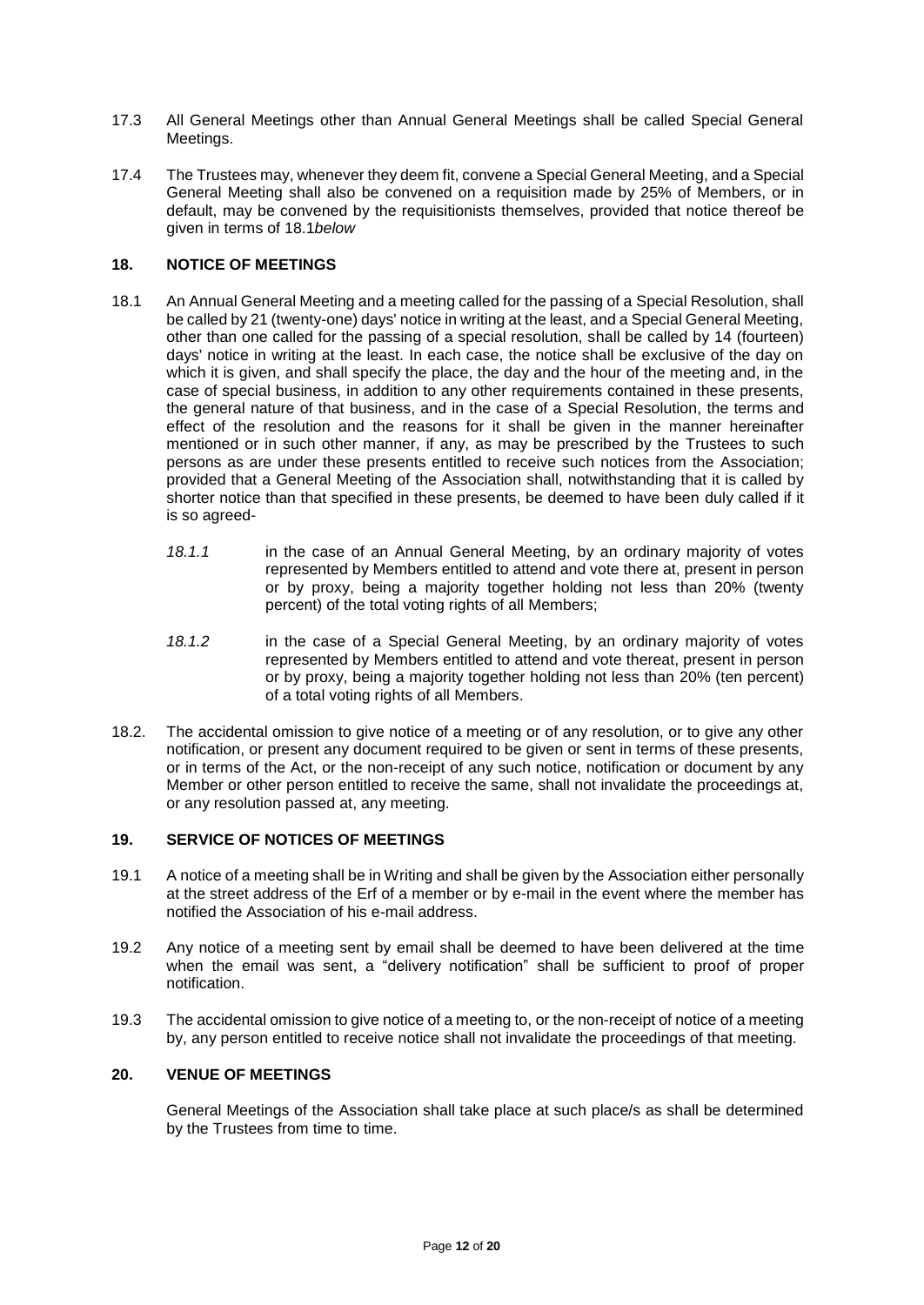## <span id="page-13-0"></span>**21. QUORUM**

- 21.1 No business shall be transacted at any General Meeting unless a quorum of at least 20% (twenty percent) of members are present either personally or by way of proxy.
- 21.2 If within half an hour from the time appointed for the holding of a General Meeting a quorum is not present, the meeting, if convened on the requisition of Members, shall be dissolved. In any other case it shall stand adjourned to the same day in the next week, at the same place and time, or at such other place as the Chairman of the meeting shall appoint, and if at such adjourned meeting a quorum is not present, the Members present shall be a quorum.

## <span id="page-13-1"></span>**22. AGENDA AT MEETINGS**

- 22.1 In addition to any other matters required by the Act or these presents, to be dealt with at an Annual General Meeting, the following matters shall be dealt with at every Annual General Meeting-
	- *22.1.1* the consideration of the Chairman's report to the Trustees;
	- *22.1.2* the election of the Trustees;
	- *22.1.3* the consideration of any other matters raised at the meeting including any resolutions proposed for adoption by such meeting, and the voting upon any such resolutions;
	- *22.1.4* the consideration of the balance sheet of the Association for the last financial year of the Association preceding the date of such meeting;
	- *22.1.5* the consideration of the report of the Auditors;
	- *22.1.6* the consideration of the total levy (as referred to in 6.2) for the calendar year during which such Annual General Meeting takes place; and
	- *22.1.7* the consideration and fixing of the remuneration of the Auditors for the financial year of the Association preceding the Annual General Meeting.

## <span id="page-13-2"></span>**23. PROCEDURE AT GENERAL MEETINGS**

- 23.1 The Chairman shall preside as such at all General Meetings, provided that should he not be present within five minutes after the time appointed for the holding thereof, then the Vice-Chairman shall act as Chairman at such meeting, provided further that should the Vice-Chairman also not be present within five minutes of time appointed for the holding of such meeting, then the Members present at such meeting entitled to vote shall vote to appoint a Chairman for the meeting, who shall thereupon exercise all the powers and duties of the Chairman in relation to such meeting.
- 23.2 The Chairman may, with the consent of any General Meeting at which a quorum is present (and if so directed by the meeting) adjourn a meeting from time to time and from place to place, but no business shall be transacted at any adjourned meeting other than the business which might have been transacted at the meeting from which the adjournment took place. Whenever a meeting is adjourned for ten days or more, notice of the adjourned meeting shall be given in the same manner as of an original meeting. Save as aforesaid, the Members shall not be entitled to any notice of adjournment, or of the business to be transacted at an adjournment meeting.
- 23.3 Except as otherwise set forth in these presents, all General Meetings shall be conducted in accordance with procedures to be stipulated by the Trustees from time to time, which procedures shall be recorded in the notices refered to in 19 inclusive.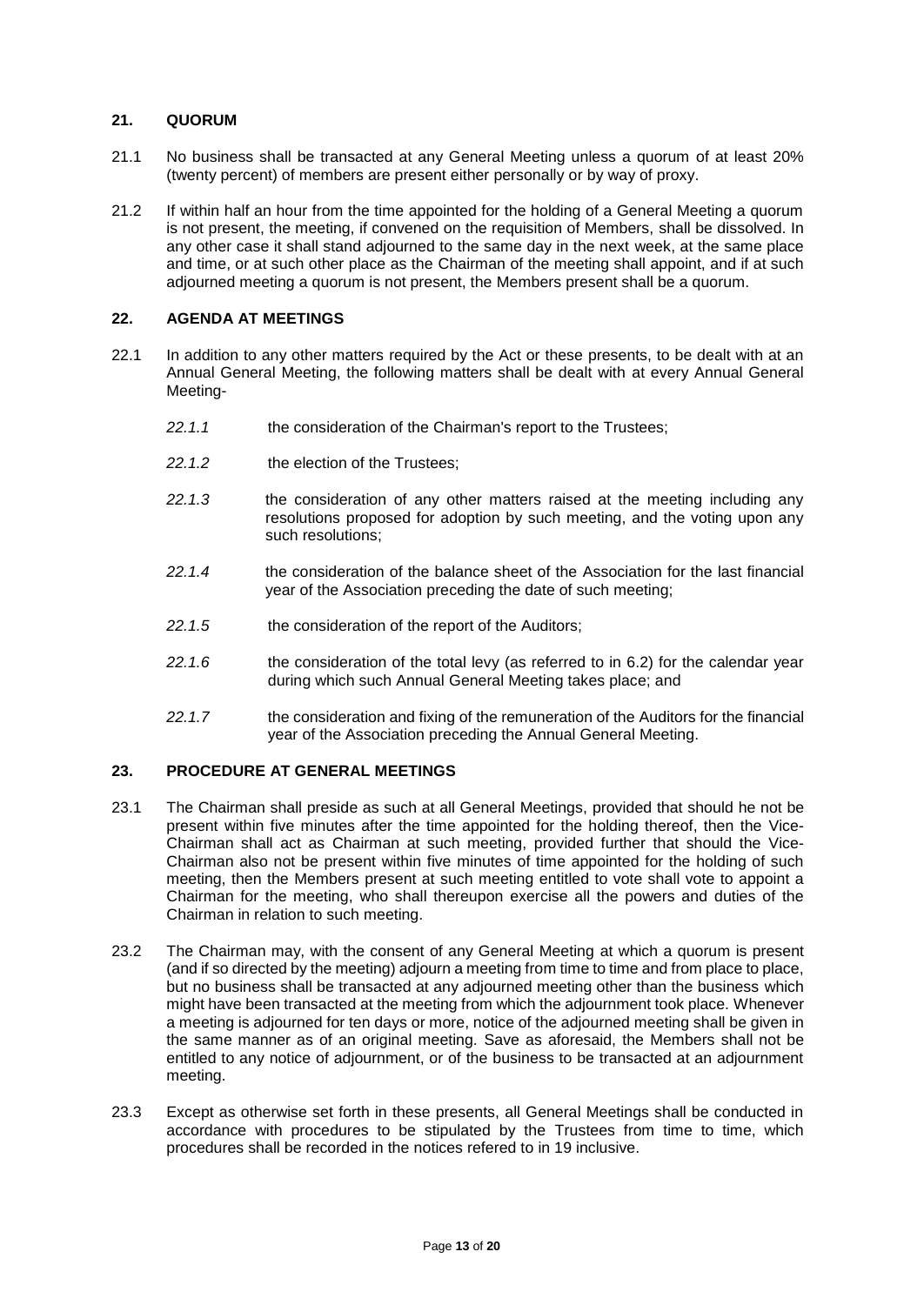## <span id="page-14-0"></span>**24. MINUTES OF MEETINGS OF THE ASSOCIATION**

- 24.1 The Trustees shall-
	- *24.1.1* ensure that minutes are taken of every meeting of the Association, although not necessarily verbatim, which minutes shall be reduced to writing without undue delay after the meeting will have closed and shall then be certified correct by the Chairman of the meeting;
	- *24.1.2* cause such minutes to be kept of all meetings of the Association in a minute book of meetings of the Association kept for the purpose.
- 24.2 The Trustees shall keep all minute books of meetings of the Association in perpetuity.
- 24.3 On the written application of any Member, the Trustees shall make all Minutes of the proceedings and/or meetings of the Association available for inspection by such Member.
- 24.4 All competent resolutions recorded in the minutes of any meeting of the Association shall be valid and of full force and effect as therein recorded, with effect from the passing of such resolutions, and until varied or rescinded, but no resolution or purported resolution of the Association shall be of any force or effect, or shall be binding upon the Members or any of the Trustees, unless such resolution is competent within the powers of the Association.
- 24.5 Save as otherwise provided in these presents, the proceedings at any meeting of the Association shall be conducted in such reasonable manner and form as the Chairman of the meeting shall decide.

## <span id="page-14-1"></span>**25. PROXIES**

- 25.1 A Member may be represented at a General Meeting by a proxy, who need not be a Member of the Association.
- 25.2 The instrument appointing a proxy shall be in writing signed by the Member concerned or his duly authorised agent in writing, but need not be in any particular form, provided that where a Member is more than one person, any one of these persons may sign the instrument appointing a proxy on such Member's behalf. Where a Member is a company, the same may be signed by the Chairman of the board of directors of the company or by its secretary, and where an association of persons, by the secretary thereof.
- 25.3 The instrument appointing a proxy and the power of attorney or other authority (if any) under which it is signed or a notarially certified copy thereof shall be deposited at the office at any time before the time appointed for the commencement of the meeting, or adjourned meeting, at which the person named in the instrument is proposed to vote. No instrument appointing a proxy shall be valid after the expiration of 12 (twelve) months from the date of its execution.
- 25.4 A vote given in accordance with the terms of an instrument of proxy shall be valid notwithstanding the previous death of the principal or revocation of the proxy, provided that no intimation in writing of the death or revocation shall have been received by the Trustees at least one hour before the time fixed for the holding of the meeting.

## <span id="page-14-2"></span>**26. VOTING**

- 26.1 At every General Meeting, every Member in person or by proxy and entitled to vote, shall be allocated voting rights as follows, on a show of hands-
	- *26.1.1* the Registered Owner of a single Erf: 1 (one) vote;
	- *26.1.2* the Developer, for as long as it is a Registered Owner shall be entitled to the number of votes equal to the number of erven still owned by the Developer from time to time;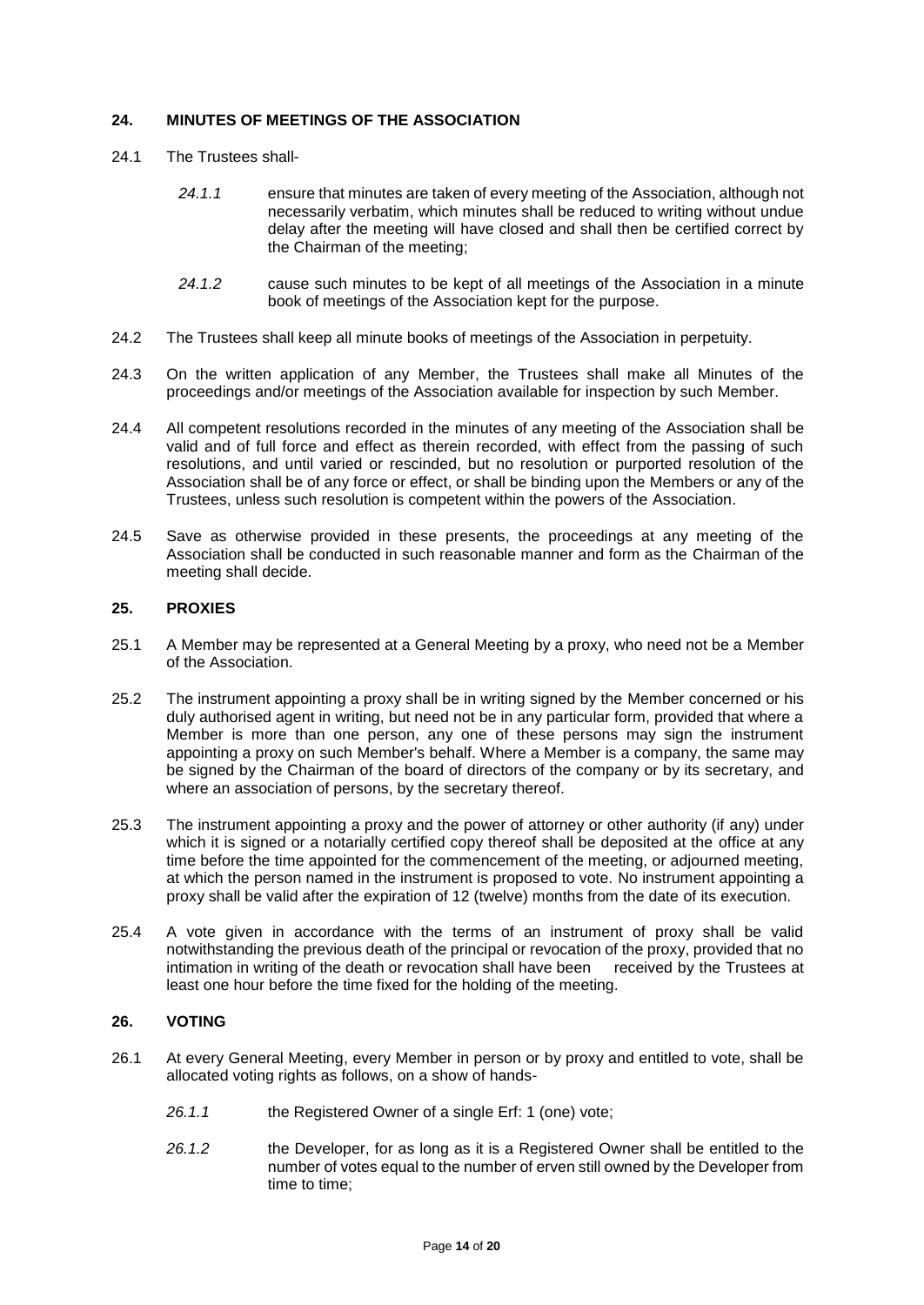provided that if a single industrial Erf is registered in more than one person's name, then they shall jointly have 1 (one) vote.

- 26.2 Save as expressly provided for in these presents, no person other than a Member duly registered, and who shall have paid every levy and other sum (if any) which shall be due and payable to the Association in respect of or arising out of his membership, and who is not under suspension, shall be entitled to be present or to vote on any question, either personally or by proxy, at any General Meeting.
- 26.3 At any General Meeting a resolution put to the vote of the meeting shall be decided on an ordinary majority of votes represented by Members entitled to attend and vote thereat, present in person or by proxy.
- 26.4 Voting on the election of a Chairman at a General Meeting (if necessary) or on any question of adjournment, shall be decided on an ordinary majority of votes represented by Members entitled to attend and vote, present in person or by proxy.
- 26.5 Every resolution and every amendment of a resolution proposed for adoption by a General Meeting shall be seconded at the meeting, and if not seconded, shall be deemed not to have been proposed.
- 26.6 An ordinary resolution (that is a resolution other than a Special Resolution) or the amendment of an ordinary resolution shall be carried on a simple majority of all the votes cast thereon, and an abstention shall not be counted as a vote for or against the resolution in question. In the case of an equality of votes, the Chairman of the General Meeting shall be entitled to a casting vote in addition to his deliberative vote.
- 26.7 Unless any Member present in person or by proxy at a General Meeting shall before closure of the meeting have objected to any declaration made by the Chairman of the meeting as to the result of any voting at the meeting, or to the propriety or validity of the procedure at such meeting, such declaration by the Chairman shall be deemed to be a true and correct statement of the voting, and the meeting shall in all respects be deemed to have been properly and validly constituted and conducted, and an entry in the Minutes of the Association to the effect that any motion has been carried or lost, with or without a record of the number of votes recorded in favour of or against such motion, shall be conclusive evidence of the vote so recorded if such entry conforms with the declaration made by the Chairman of the meeting as to the result of any voting at the meeting.

## <span id="page-15-0"></span>**27. FINANCIAL YEAR END**

The financial year end of the Association is the end of February of each year.

#### <span id="page-15-1"></span>**28. ACCOUNTS**

- 28.1 The Trustees shall cause proper books of account and records to be kept so as fairly to explain the transactions and financial position of the Association, including-
	- *28.1.1* a record of the assets and liabilities of the Association;
	- *28.1.2* a record of all sums of money received and expended by the association and the matters in respect of which such receipt and expenditure occur;
	- *28.1.3* a register of Members showing in each case their addresses;
	- *28.1.4* individual ledger accounts in respect of each owner.
- 28.2 On the application of any Member, the Trustees shall make all or any of the books of account and records available for inspection by such Member.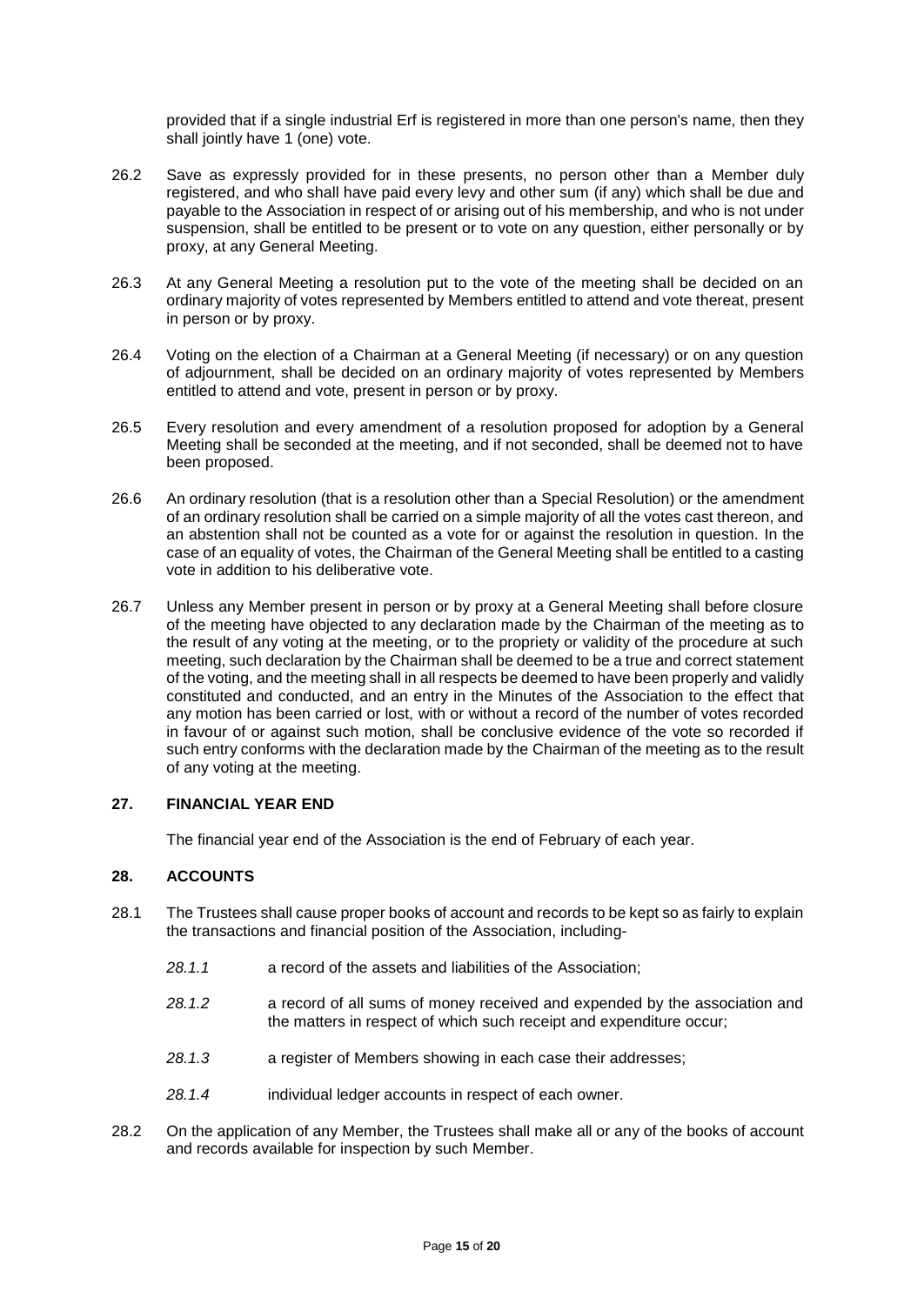- 28.3 The Trustees shall cause all books of account and records to be retained for a period of six years after completion of the transactions, acts or operations to which they relate.
- 28.4 The Association in General Meeting or the Trustees may from time to time make reasonable conditions and regulations as to the time and manner of the inspection by the Members of the accounts and books of the Association, or any of them, and subject to such conditions and regulations the accounts and books of the Association shall be open to the inspection of Members at all reasonable times during normal business hours.
- 28.5 At each Annual General Meeting the Trustees shall lay before the Association a proper income and expenditure account for the immediately preceding financial year of the Association, or in the case of the first account, for the period since the incorporation of the Association, together with a proper balance sheet made up as at the last financial year end of the Association. Every such balance sheet shall be accompanied by proper and extensive reports of the Trustees and the Auditors, and there shall be attached to the notice sent to Members convening each Annual General Meeting, as set forth in 18.1 *supra*, copies of such accounts, balance sheet and reports and of any other documents required by law to accompany the same.

#### <span id="page-16-0"></span>**29. DEPOSIT AND INVESTMENT OF FUNDS**

- 29.1 The Trustees shall cause all monies received by the Association to be deposited to the credit of an account or accounts with a registered commercial bank or building society in the name of the Association and, subject to any direction given or restriction imposed at a General Meeting of the Association, such monies shall only be withdrawn for the purpose of payment of the expenses of the Association or investment in terms of 29.2.
- 29.2 Any funds not immediately required for disbursements may be invested in a savings or similar account with any building society or any other registered deposit receiving institution approved by the Trustees from time to time.
- <span id="page-16-1"></span>29.3 Interest on monies invested shall be used by the Association for any lawful purpose.

## **30. AUDIT**

- 30.1 Once at least in every year, the accounts of the Association shall be examined and the correctness of the income and expenditure account and balance sheets ascertained by the Auditors.
- 30.2 The duties of the Auditors shall be regulated in accordance with general practice and applicable professional standards in terms of the Auditing Professions Act, 26 of 2005.
- 30.3 All Trustees and the Auditors shall be indemnified out of the funds of the Association against any liabilities bona fide incurred by them in their respective said capacities and in the case of a Trustee, in his capacity as Chairman, Vice-Chairman, whether defending any proceedings, civil, criminal or otherwise, in which relief is granted to any such person/s by the Court.
- 30.4 Every Trustee, every servant, agent and employee of the Association, and the Auditors shall be indemnified by the Association against (and it shall be the duty of the Trustees out of the funds of the Association to pay) all costs, losses and expenses (including travelling expenses) which such person or persons may incur or become liable for by reason of any contract entered into, or any act or deed done by such person or persons in the discharge of any his/their respective duties, including, in the case of a Trustee, his duties as Chairman or Vice-Chairman. Without prejudice to the generality of the above, the Association shall specifically indemnify every such person against all losses of whatsoever nature incurred arising out of any bona fide act, deed or letter done or written by him jointly or severally in connection with the discharge of his duties provided that any such act, deed or letter has been done or written in good faith.
- 30.5 A Trustee shall not be liable for the acts, receipts, neglects or defaults of the Auditors or of any of the other Trustees, whether in their capacities as Trustee or as Chairman or Vice-Chairman,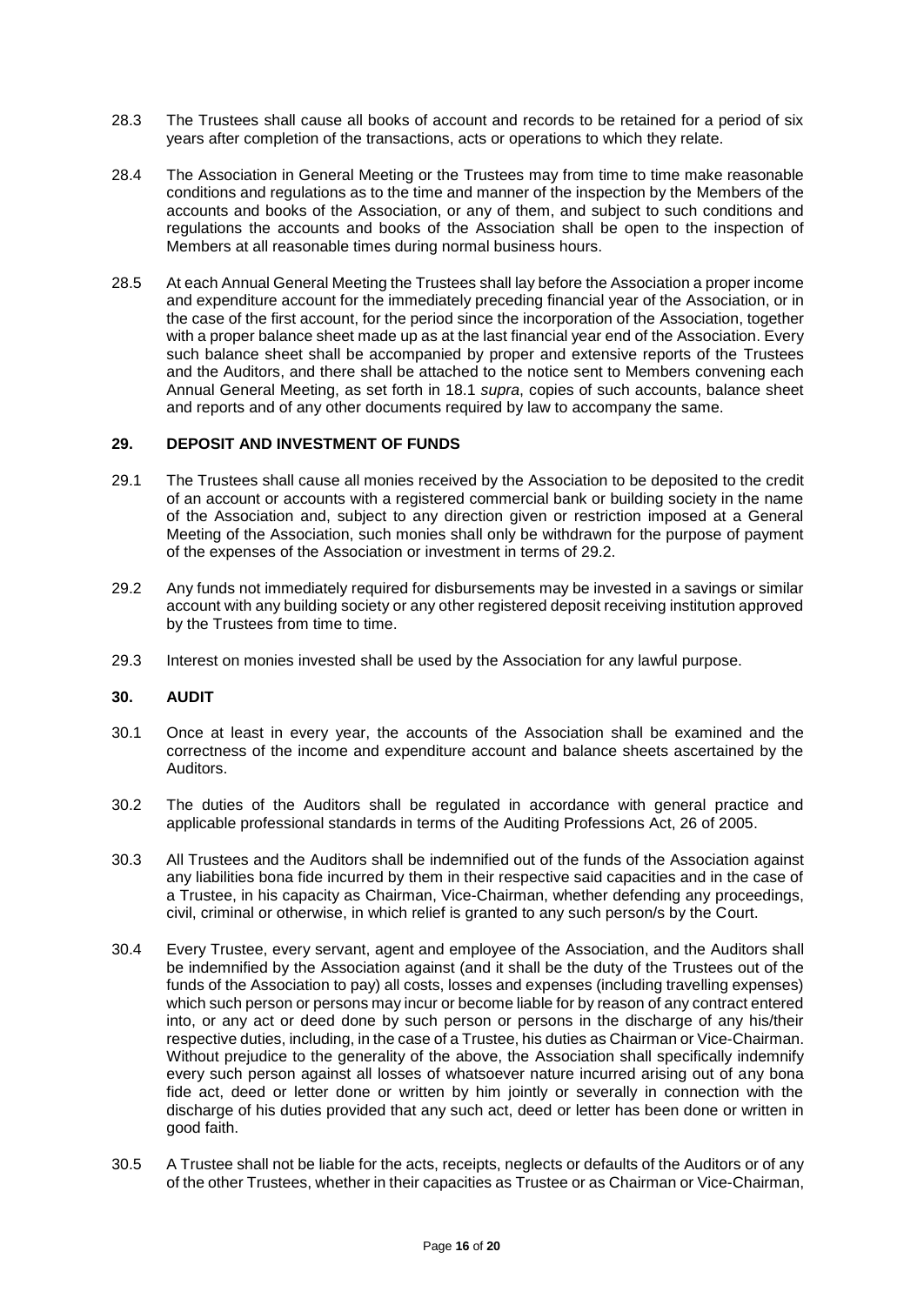or for any loss or expense sustained or incurred by the Association through the insufficiency or deficiency of title to any property acquired by the Trustees for or on behalf of the Association, or for the insufficiency or deficiency of any security in or upon which any of the monies of the Association shall be invested, or for any loss or damage arising from the insolvency or delictual act of any person with whom any monies, securities or effects shall be deposited, or for any loss or damage occasioned by any error of judgment or oversight on his part, or for any other loss, damage or misfortune whatever which shall happen in the execution of any of the duties of his office/s or in relation thereto, unless the same shall happen through lack of bona fides or breach of duty or breach of trust.

## <span id="page-17-0"></span>**31. PRIVILEGE IN RESPECT OF DEFAMATION**

Every Member of the Association and every Trustee shall be deemed by virtue of his membership or, as the case may be, his holding office as a Trustee, to have waived as against every other Member, the Chairman or Vice-Chairman, every other Trustee, the Auditors and everybody else engaged to perform any function or duty on behalf or for the benefit of the Association, or the Trustees, or any sub-committee, all claims and rights of action which such Member or Trustee might otherwise have had in law arising as a result of any statement, report, complaint or notice of or concerning such Member or Trustee, or any reference to such Member or Trustee, made at any meeting of Trustees, or otherwise in the performance or exercise of any right, function, duty, power or trust, within the ambit of these presents, being a statement, report, complaint, notice or reference defamatory to such Member or Trustee, or otherwise injurious to the dignity, reputation, business or financial interest of such Member or Trustee, whether such statement be true or false.

## <span id="page-17-1"></span>**32. ARBITRATION**

- 32.1 Any dispute, question or difference arising at any time between Members or between Members and Trustees out of or in regard to-
	- *32.1.1* any matters arising out of these presents; or
	- *32.1.2* the rights and duties of any of the parties mentioned in these presents; or
	- *32.1.3* the interpretation of these presents;

shall be submitted to and decided by arbitration on notice given by any party to the other parties who are interested in the matter in question.

- 32.2 Arbitration shall be held in Paarl, at such place as the Trustees may decide, informally and otherwise in terms of the provisions of the Arbitration Act No. 42 of 1965 (as amended or replaced from time to time) it being intended that if possible it shall be held and concluded within 21 (twenty-one) business days after it has been demanded.
- 32.3 Save as otherwise specifically provided herein, the Arbitrator shall be, if the question in dispute is-
	- *32.3.1* primarily an accounting matter an independent chartered accountant;
	- *32.3.2* primarily a legal matter or any other matter a practicing attorney of not less than 10 (ten) years standing;

as may be agreed upon between the parties to the dispute.

32.4 If agreement cannot be reached on whether the question in dispute falls under 32.1.1, 32.1.2 or 32.1.3 upon a particular arbitrator in terms of 32.3, within 3 (three) business days after the arbitration has been demanded, then-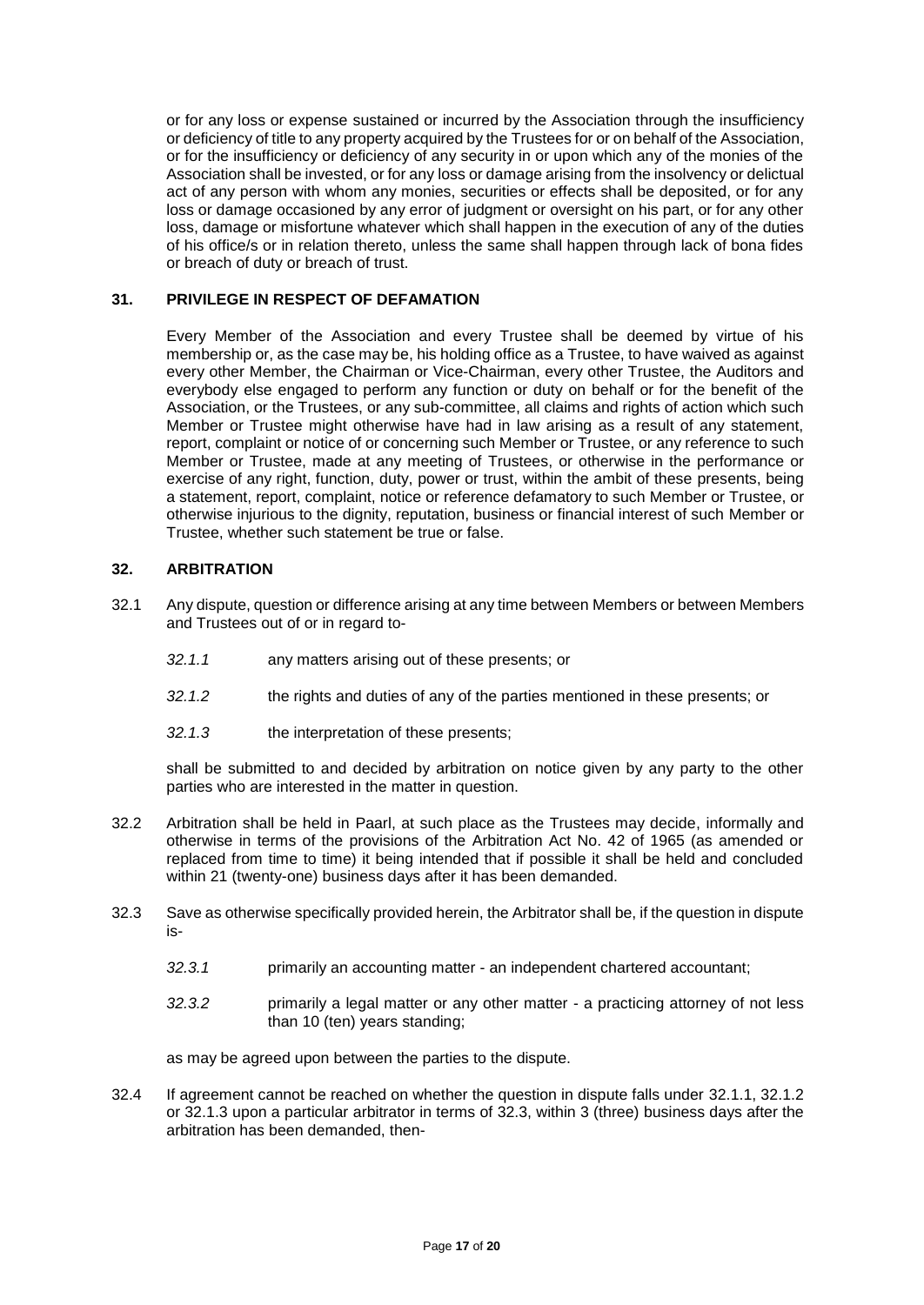- *32.4.1* the President for the time being of the Law Society of the Cape of Good Hope shall determine whether the question in dispute falls under 32.1.1, 32.1.2 or 32.1.3; or
- *32.4.2* the President for the time being of the Law Society of the Cape of Good Hope shall nominate the arbitrator in terms of 32.4 within 7 (seven) business days after the parties have failed to agree so that the arbitration can be held and concluded as soon as possible within the 21 (twenty-one) business days referred to in 32.2.
- 32.5 The arbitrator shall make his award within 7 (seven) business days after completion of the arbitration and shall in giving his award, have regard to the principles laid down in terms of this Constitution. The arbitrator may determine that the cost of the arbitration may be paid either by one or other of the disputing parties or by the Association as he in his sole discretion may deem fit.
- 32.6 The decision of the arbitrator shall be final and binding and may be made an Order of the Cape Provincial Division of the Supreme Court of South Africa upon the application of any party to the arbitration.
- 32.7 Notwithstanding anything to the contrary contained in 32 to 33.6 inclusive, the Trustees shall be entitled to institute proceedings on behalf of the Association with the Community Schemes Ombud Service or legal proceedings on behalf of the Association by way of application, action or otherwise in any Court having jurisdiction for the purposes of restraining or interdicting breaches of any of these provisions.

## <span id="page-18-0"></span>**33. DOMICILIUM CITANDI ET EXECUTANDI**

- 34.1 The Trustees shall from time to time determine the address constituting the domicilium citandi et executandi of the Association, subject to the following-
	- *34.1.1* resident Trustee duly appointed at a General Meeting, or the administrative office of the Association;
	- *34.1.2* The Trustees shall give notice to all Members of any change of such address.
- 34.2 The *domicilium citandi et executandi* of each Member shall be the street address of the Erf registered in his name; provided that he shall be entitled from time to time to change the said domicilium but that any new domicilium selected shall be in the Republic, and that the change shall only be effective on receipt of written notice thereof by the Association at its domicilium.

## <span id="page-18-1"></span>**34. CONSENT OF LOCAL AUTHORITY**

The provisions of this constitution shall not be added to, amended or repealed without the consent in writing from the Drakenstion Municipality, a copy of which is to be filed with the local authority and the Community Schemes Ombudsman.

#### <span id="page-18-2"></span>**35. CONDUCT RULES**

The conduct rules attached hereto, marked **Annexure A,** shall apply. The said conduct rules may only be amended by way of the passing of a special resolution passed at a general meeting, after due notice has been given as set out above.

## <span id="page-18-3"></span>**36. AMENDMENT OF THE CONSTITUTION OR DESIGN MANUAL**

This Constitution can only be amended by way of the passing of a special resolution duly passed at a general meeting after due notice has been given as set out above. No amendment of the Constitution, Design Manual or Conduct Rules, shall be binding unless the Developer